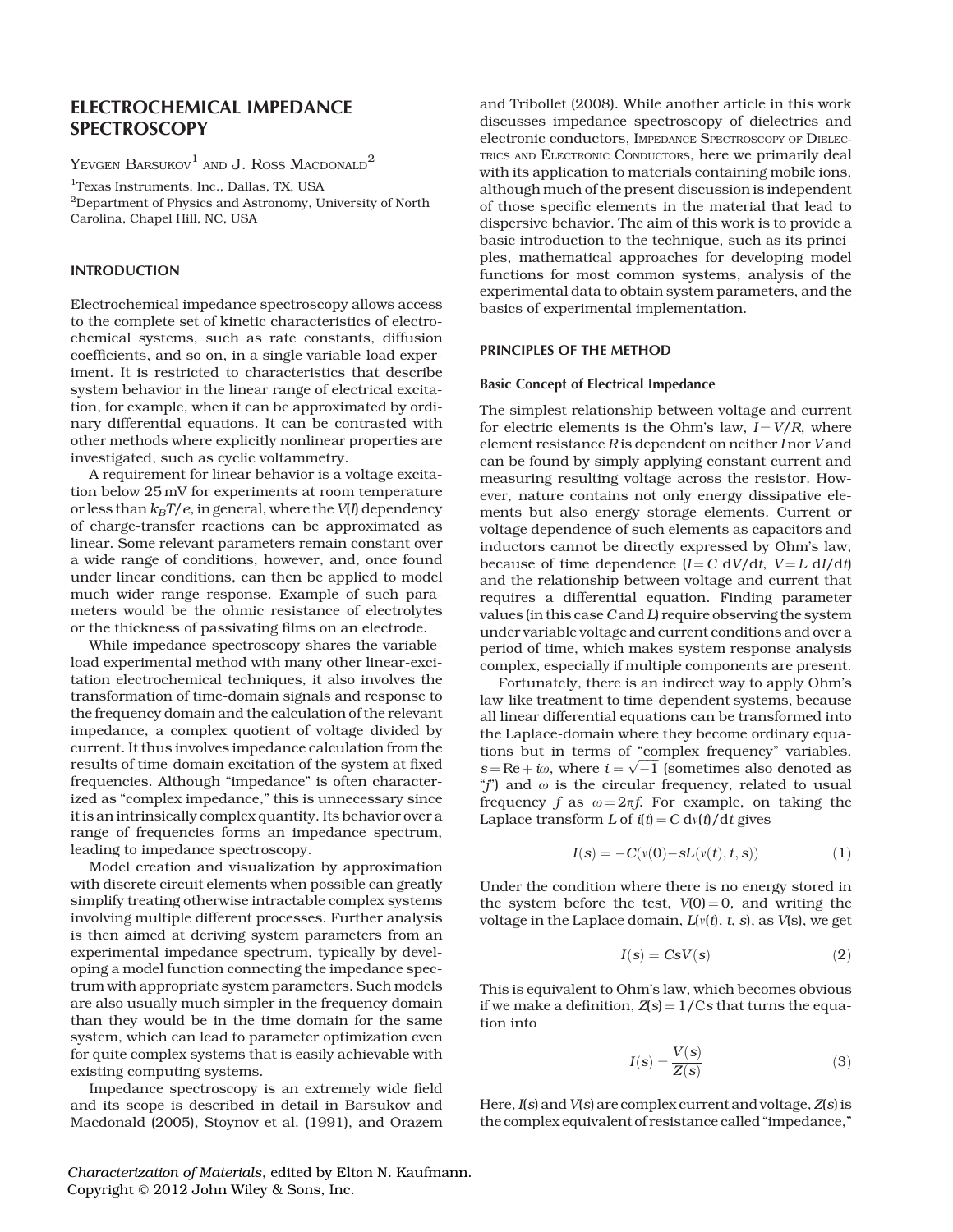

Figure 1. Example of a serial/parallel circuit.

and s is the complex frequency. This simplification for solving electric circuits and the definition of impedance was first given by Oliver Heaviside in 1880.

Conveniently, having the expression for impedance of simple element  $(Z_R(s) = R, Z_L(s) = sL$ , and  $Z_C = 1/sC$ , we can derive the impedance of any complicated circuit, remembering that the combination of impedances in a circuit follows the same rules as combination of resistors. So instead of first making a very complex differential equation and then applying the Laplace transform to it, we could define equations directly in the Laplace domain, by following a simple rule that for serial elements the impedances add up and for parallel elements the admittances Y (defined as  $Y(s) = 1/Z(s)$ ) add up. Let us use an example of a circuit shown in Figure 1.

First we find impedance of section  $R_1$  and  $C_1$ , which are in series. The impedance of this section will be  $Z_1(s) = R_1$  $+1/C<sub>1</sub>$ s. The impedance of an inductive element parallel to it is  $Z_2(s) = L_1 s$ . Now we can turn both of these impedances into admittances so that we can use the rule about adding parallel admittances:  $Y_1 = 1/Z_1 = 1/(R_1+1/C_1s)$  and  $Y_2$  $= 1/L<sub>1</sub>$ s. Now we get the admittance of the total circuit as the sum of the parallel section admittances as  $Y = Y_1 + Y_2$  $= 1/L_1s + 1/(R_1+1/C_1s)$ . Now converting it back to impedance as  $Z = 1/Y$ , we get the impedance for the whole circuit:

$$
Z(s) = \frac{1}{\frac{1}{L_1 s} + \frac{1}{R_1 + \frac{1}{C_1 s}}} \tag{4}
$$

#### Measuring Impedance Values

In many practical cases, there is a need to solve an inverse problem. We have an actual electrical circuit but the values of the parameters of the circuit are not known. Since we know the relationship between the impedance function  $Z(s)$  and the parameters, we could find the parameters if the impedance function is also known. How can we find it experimentally?

The first thought is that since we have the relationship  $Z(s) = V(s)/I(s)$  we could experimentally measure I(s) and V(s), which would give us the desired function. Indeed, it is possible to collect a set of time domain measurements of  $i(t)$  and  $v(t)$ , and then use a Laplace transform to convert the data to Laplace domain. However, this transformation requires large data amounts and computing power and is prone to high noise sensitivity and integration problems; so this direct method is only practical for simpler systems.

Historically, an approach that employs periodically repeating excitation  $v(t)$  has been used instead, which does not require data collection at multiple time-points and was, in fact, used long before computers existed. This method benefits from the fact that after periodic excitation has been applied for a time much more than the time constant of the system under test, the exponential components of the response function i(t) decline and become negligible. This means that if input  $v(t)$  is a sinusoid, the response will also be a sinusoid, although changed in magnitude and shifted in phase. For a singlefrequency sine wave applied as an excitation to a circuit

$$
v(t) = V_m \sin(\omega t) \tag{5}
$$

where the circular frequency  $\omega \equiv 2\pi f$  is defined from the hase frequency f and after the stabilization time the base frequency  $f$ , and after the stabilization time the response current will be observed as

$$
i(t) = I_m \sin(\omega t + \theta)
$$
 (6)

Here  $\theta$  is the phase difference between the voltage and the current in radians (from 0 to  $2\pi$ ). Since both magnitude and phase can be measured directly using analog equipment, this approach already allowed impedance measurements in the eighteenth century.

To connect the phase and the magnitude of a sine wave with the impedance function we discussed in the previous section, we can take advantage of the periodicity of both signals and use Fourier transformation to transform both input  $v(t)$  and response  $i(t)$  into the frequency domain,  $I(i\omega) = F(i(t))$ , where F denotes the Fourier transformation. Since Fourier transformation deals with periodic functions, it does not contain a real part in its transform variable and so complex frequency will be just  $\omega$ . It is the same frequency as used in Equations 4 and 5. Applying Fourier transformation to these equations gives  $V(i\omega)$  and  $I(i\omega)$  as  $V_m\pi$  and  $I_m\pi$  exp(i $\theta$ ), respectively. Since Fourier transformation has the same property as Laplace transform of transferring differential equations into linear equations (only for periodic signals), it also maintains the Ohm's law-like relationship between excitation and response,  $I(i\omega) = V(i\omega)/Z(i\omega)$ .

Substituting the values for complex current and voltage for a single sine wave into this equation, we obtain the desired equation for the impedance  $Z(\omega)$  from the magnitude of sine waves  $V_m$ ,  $I_m$ , and the phase shift  $\theta$ , measured using analog means

$$
Z(i\omega) = V(i\omega)/I(i\omega) = V_m I_m \exp(i\theta)
$$
 (7)

To help understand the notations used in the impedance literature, we should mention that complex numbers, historically, have also been represented as phase angle and modulus. When a complex number is graphically represented as a point in theXYcoordinate system where  $X = \text{Re}(Z)$  and  $Y = I_m(Z)$ , the phase  $\theta$  will be the angle between the X-axis and the vector, and modulus  $|Z|$ will be the length from the center to the point with coordinates X and Y. This defines the relationships  $\theta = \tan^{-1}(I_m(Z)/\text{Re}(Z))$  and  $|Z| = [\text{Re}(Z)^2 + I_m(Z)^2]^{1/2}$ .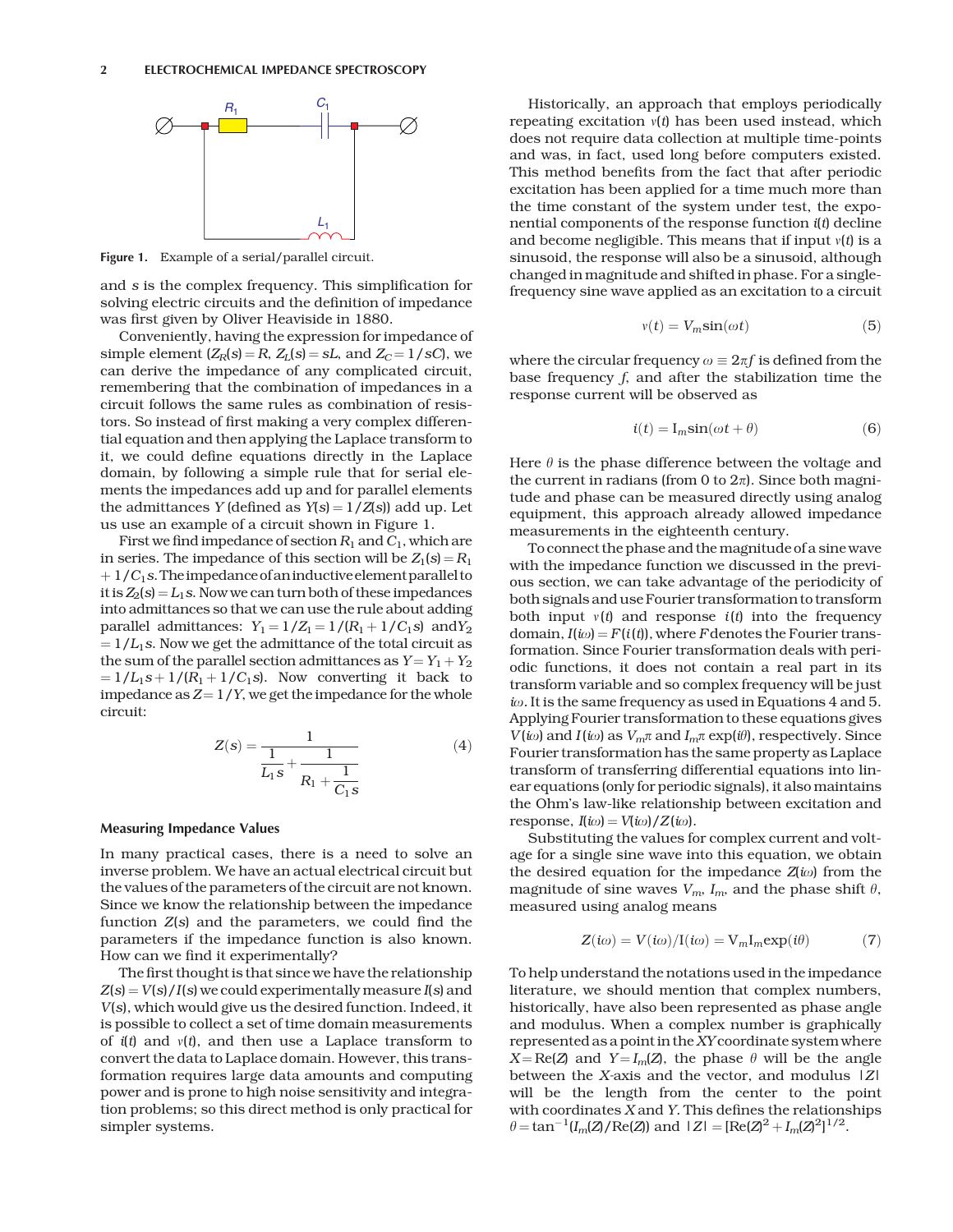#### Impedance Spectrum

What can be expected from the values of  $Z(\omega)$  obtained from the experiment, in particular how will they depend on the circular frequency  $\omega$ ? This can be easily checked using the equations for  $Z(s)$  that we derived in the first section, now substituting  $\omega$  instead of s. For the base elements,  $Z_R(s) = R$ ,  $Z_L(s) = sL$ , and  $Z_C = 1/sC$  becomes  $Z_L(i\omega) = i\omega L$  and  $Z_C = 1/i\omega C$ .

The same substitution applies for more complex functions. For example, the function for the circuit used in Figure 1 becomes

$$
Z(i\omega) = \frac{1}{\frac{1}{L_1(i\omega)} + \frac{1}{R_1 + \frac{1}{C_1(i\omega)}}}
$$
(8)

To analyze the properties of an unknown system, it is useful to graphically represent impedance functions at multiple frequencies. This is known as an impedance spectrum. Since we are dealing with complex numbers  $Z(i\omega) = \text{Re} + i \text{Im}$ , we need to visualize not only the real part but also the imaginary part. The most commonly used plots for this purpose are Bode plots, where  $Re(\omega)$ and Im( $\omega$ ) are plotted separately versus  $\ln(\omega)$  or  $\log(\omega)$ , or the so-called Nyquist plot (actually a misnomer; see Barsukov and Macdonald, 2005), where  $-Im(\omega)$  versus  $Re(\omega)$  is plotted, while frequency is implied (higher frequency is on the left). The scales of the X- and Y-axes should be the same to avoid distortion of the elements shape.

A Nyquist plot allows one to identify the elements present in the circuit from the shape of the profile. The basic elements will appear on Nyquist plot as follows: resistor as a shift on the X-axis, capacitor as a vertical line in a direction of increasing of  $-Im$ , inductor as a vertical line in a negative direction (increasing Im), and resistor in parallel with a capacitor as a semicircle. Inductive effects are rarely observed in electrochemical systems below frequencies of 10 kHz. An example circuit that exemplifies all of the elements common in electrochemistry is given in Figure 2.

Using the rule for adding serial impedances, we get  $Z_1(s) = R_{\text{ser}} + 1/C_{\text{ser}}s$  for  $R_{\text{ser}}$  and  $C_{\text{ser}}$ .

For the parallel combination  $R_1$  and  $C_1$ , we use the rule about adding the admittances to find its admittance  $Y_2(s) = 1/R_1 + C_1s$ . Converting back to impedance  $Z_2(s) = 1/Y_2(s) = 1/(1/R_1 + C_1 s).$ 

Finally, adding  $Z_1$  and  $Z_2$ , which are in series with each other, we get the total impedance as given in



Figure 2. Example of a serial/parallel circuit.



Figure 3. Impedance spectrum of the circuit in Figure 2 in the frequency range from 100 kHz to 0.1 Hz.

Equation 9. To calculate the impedance values at different frequencies, we will assume periodic excitation and substitute  $s = i\omega$ .

$$
Z(\omega) = Z_1(\omega) + Z_2(\omega) = R_{\text{ser}} + 1/C_{\text{ser}}i\omega + 1/(1/R_1 + C_1 i\omega)
$$
\n(9)

For a numerical example, we can use values of parameters  $R_{\text{ser}} = 0.05 \Omega$ ,  $R_1 = 0.1 \Omega$ ,  $C_{\text{ser}} = 10$  F, and  $C_1$  $= 0.01$  F. The range of frequencies f is from 0.1 Hz to 100 kHz, where  $\omega = 2\pi f$ .

Usually, a logarithmic distribution of frequencies is used to give enough points to cover different processes that might be far apart in terms of the direct frequency range.

It can be seen that  $R_{\rm ser}$  is causing the high frequency portion of the spectrum (on the left) to intercept with  $X$ -axis at 0.05  $\Omega$ , where imaginary portion becomes zero. Parallel  $R_1$  and  $C_1$  are causing the semicircle, whose right side again approaches zero imaginary part at lower frequencies with real value close to  $R_{\rm ser}+R_1$ . Finally, the curve goes vertical due to the serial capacitance  $C_{\rm ser}$  that is very large and, therefore, shows a noticeable effect only at low frequencies (right of the graph). Note that such simple considerations allow to estimate the values of circuit elements from just looking at the Nyquist plot. However, that is not always possible for more complex circuits where time constants of different elements can overlap. This topic is discussed in the data analysis section.

## Applications of Impedance Spectroscopy to Electrochemical Systems

Electrochemical processes are in general nonlinear, which means they cannot be described by linear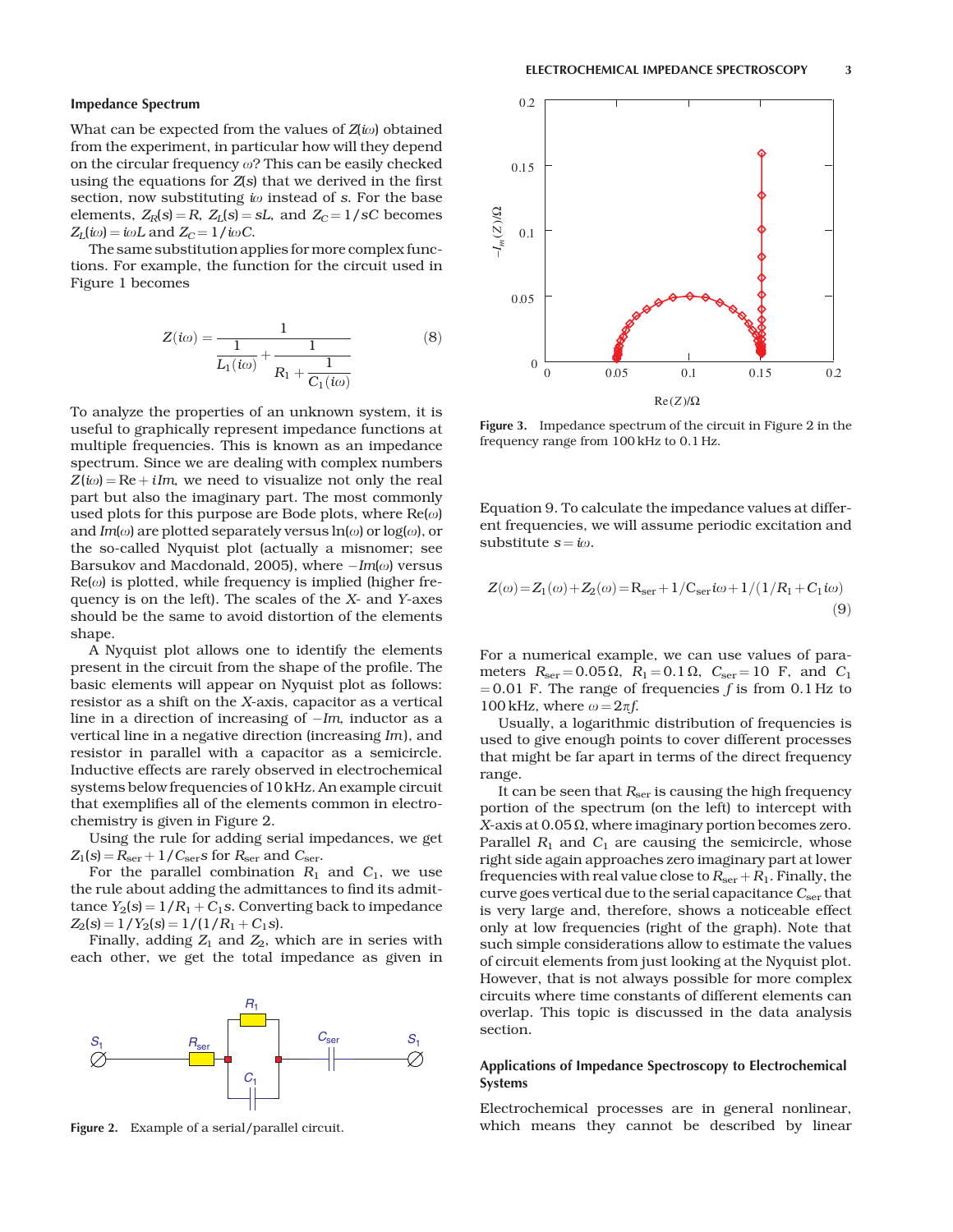differential equations or expressed as electric elements like resistors, capacitors, and inductors. Nonlinear systems cannot be solved by Laplace transformation and the concept of impedance is generally not well defined for them.

In spite of this limitation, all merits of the abovementioned formalism can still be applied to electrochemical system provided that voltage changes during electrochemical processes are small. Analysis of the Butler–Volmer equation that is central in electrochemical kinetics shows that at voltage changes below the thermal voltage value  $k_BT/e$  (about 25 mV at room temperature), the relation between current and voltage is linear. Therefore, analysis of electrochemical processes at small voltage changes can be replaced by analysis of equivalent electric elements. In particular, the relationship between voltage and current for simple electrochemical chargetransfer reaction becomes similar to Ohm's law, where the resistive element that corresponds to charge transfer is known as "charge-transfer resistance."

Other processes important in electrochemistry such as concentration polarization in adsorption and diffusion processes can be approximated through combinations of capacitors and resistors. Finally, electrochemical systems can exhibit actual physical capacitance across some films deposited at the electrodes and resistances (such as electronic and ionic resistance of porous electrodes). An overview of most of the important electrochemical processes that can be analyzed by impedance spectroscopy is given in subsequent sections. Furthermore, the Macdonald website (Macdonald, 2011) contains an extensive list of references dealing with complex nonlinear least squares (CNLS) analyses of a wide variety of solid and liquid materials; see the downloadable guide to electrochemically oriented publications listed there.

In addition to linearity conditions assured by small voltage excitation, several other requirements are needed to be preserved during an experiment in order to satisfy the assumptions of impedance spectroscopy. They include the following.

- 1. "Steady-state" requirement, which means that the system should not change during the measurement. For example if the system under test is a battery, its state of charge should not change during test, a result that can only be achieved if there is no bias current flowing between the electrodes that is not caused by a small excitation. Also, there should not be any other changes that can affect system response, such as change of temperature, pressure, and so on.
- 2. "Causality" means that the response should be reflecting only the excitation and no other effect, such as memory effects, from some prior measurements.

Satisfying all the conditions can be checked by the absence of any additional frequencies of response sine waves except those of the excitation sine waves. This will be discussed in the measurement section.

# PRACTICAL ASPECTS OF THE METHOD AND METHOD AUTOMATION

## Basics of Measurement Apparatus

Impedance spectrum can be measured by modulating the voltage or the current signal and measuring voltage or current response, correspondingly. The device used for modulating voltage signal is called a "potentiostat" and for modulating current signal is called a "galvanostat." In most cases, electrochemical systems have their own potential between the electrodes, so it is very rare that voltage excitation is overlaid over a zero voltage difference.

Potential between electrodes reflects the state of electrochemical system; therefore, it is convenient to enforce certain potential that activates a process of interest. To isolate effects on just one electrode, typically a three-electrode configuration is used, where potential between electrode of interest (working electrode) and reference electrode is measured. Reference electrode potential difference from standard  $H + H<sub>2</sub>$ electrode is known beforehand, which allows to compare the potential of working electrode with the standard half-cell potentials available in reference literature for various electrochemical redox couples.

For example, to observe process of metal dissolution, potential needs to be set in the range close to the equilibrium potential  $E_{eq}$  of Me/Me<sup>n+</sup> couple, otherwise process would be too slow to be noticeable (impedance will be close to infinite). Equilibrium potential  $E_{eq}$  can be found from standard half-cell oxidation potential  $E_0$ given known concentrations of active species as defined by Nernst equation (Equation 18).

Typically, potentiostats are capable to provide both the constant "bias" potential (e.g., 1.6 V) between the working and reference electrodes and variable voltage excitation of  $\pm 25$  mV. Ideally, the current caused by bias potential should be low so that the system does not changes fast enough to have different parameters over the duration of impedance spectra measurement. For example, if there is an active corrosion current, surface area could change enough to cause different effective charge-transfer resistance. To achieve small currents, bias potential can be set at  $E_{eq}$  and then slowly ramped up until noticeable current starts. In galvanostatically controlled experiment, bias current can be set, which eliminates the need of searching for optimal potential. However, there is an additional caveat, since excitation is done by variable current, voltage response might turn out to be outside of linearity rage of less than 25 mV, so variable excitation level needs to be adjusted.

## Overview of Available Measurement Systems

Although we have seen in the section "Principles of the Method" how to obtain impedance values from comparing magnitude and phase of excitation versus response sine waves, currently it is more common for electrochemists to use automated measurement systems. The most common system includes a signal generator to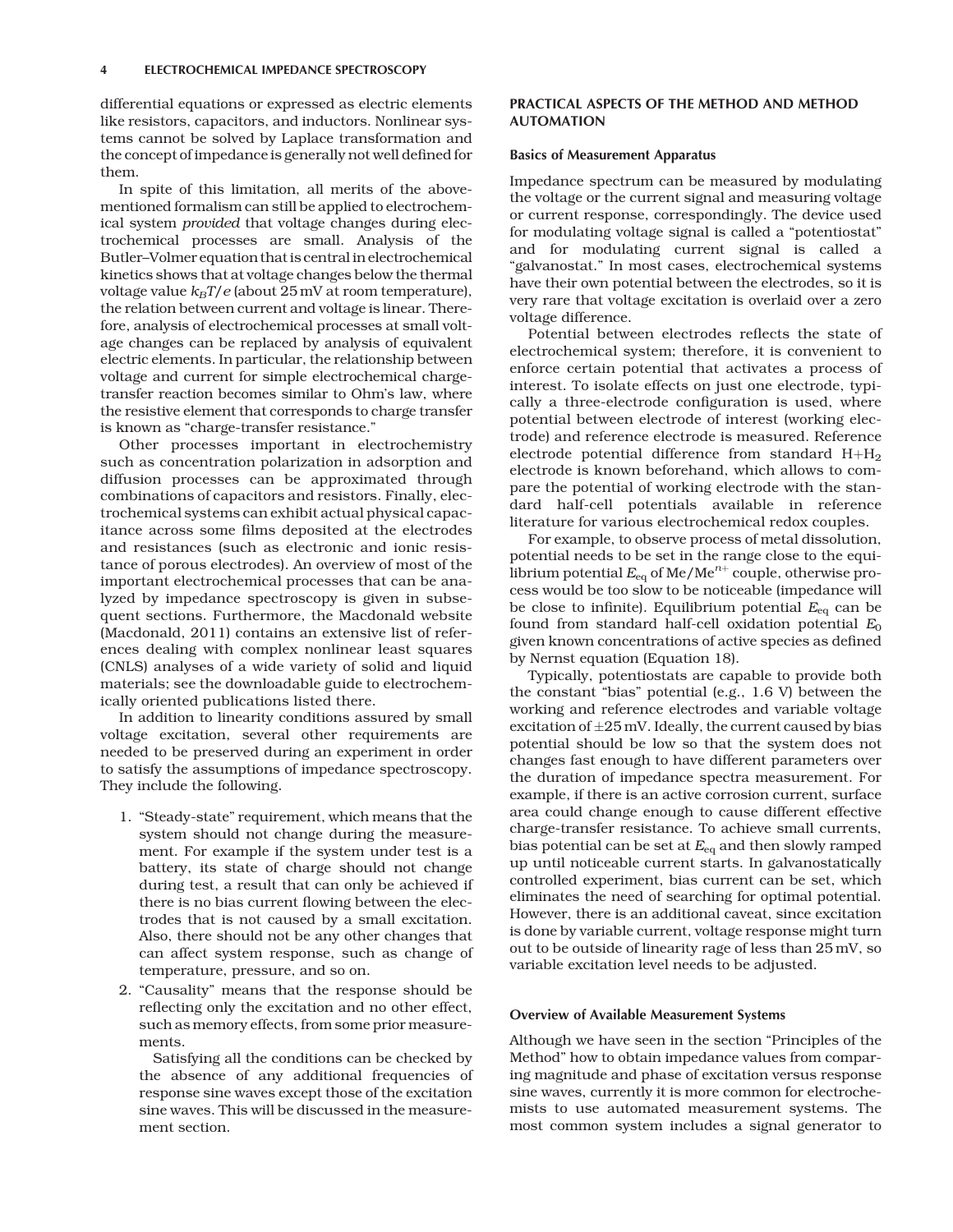generate a sine-wave excitation of a required frequency, a potentiostat or a galvanostat, that amplifies the signal and forces the required voltage or current across a measurement system, and an analyzer that obtains phase and magnitude signal of a resulting response.

Such systems are widely commercially available. The field is dominated by Solartron Analytical with their "frequency response analyzer" (FRA) combined with a potentiostat. Control software allows one to make a scan of multiple frequencies to obtain a spectrum. The details of their system can be seen at http://www.solartronanalytical.com/Pages/1260AFRAPage.htm (Solartron Analytical). Other competing systems providers include Novocontrol, Hewlett Packard/Agilent, Gamry Instruments, Ametek Princeton Applied Research, Autolab, and ZAHNER-Elektrik.

FRA-based spectrometers provide high-quality impedance spectra but share common disadvantages, such as the requirement for a complicated signal generator or phase-sensitive detector and long measurement times for exploring a wide frequency range. The latter occurs because the impedance at each frequency is measured sequentially and the excitation for each frequency should be applied at least for two periods to prevent transient effects.

Accordingly, the time increase for the sequential measurement is excessively large if low-frequency data need to be measured. A method using a perturbation signal consisting of multiple sine waves and analysis of the response by fast Fourier transformation (FFT), which removes the necessity for a phase sensitive detector and allows a faster measurement, has been proposed in Popkirov andSchindler (1992).With thismethod, impedance dataatmanydifferent frequencies canbe obtained simultaneously. Therefore, the total measurement time is equal to the time required for the lowest frequency measurement. This approach also allows one to check for the absence of "additional" frequencies in the response spectrum, whose presence would indicate nonlinearity or nonstationary behavior of the system under test.

Another approach suitable for "self-made" systems due to its simplicity, that is based on Laplace transformation and does not require a frequency generator because a simple pulse excitation can be used, is described in Barsukov et al. (2002).

## Impedance Spectra Analysis Systems

It is important to understand that there is no fully automatic way to obtain system parameters from impedance spectrum, with the exception of some most simple systems such as electric conductivity measurement of a block of conducting material. Even when using a commercially available impedance spectrum analysis software, it is necessary to understand the basic principles of impedance spectra analysis that is outlined in the next section. Given such familiarity, it is possible to shorten the development time by using commercial or public domain programs rather than developing your own. Most commercial programs are based on the opensource code in LEVM (Macdonald and Potter, 1987). Popular programs include Scribner's ZView, EChem Software ZSimWin, Dr. Boukamp's Equivalent Circuit, and Kumho's MEISP (MEISP, 2002).

## DATA ANALYSIS AND INITIAL INTERPRETATION

## Obtaining Model Parameters from the Impedance Spectrum

Let us consider the simplest case where the structure of the circuit is known but the values of the elements are unknown. How can we find the values given the impedance spectrum measured at the circuit terminals? Before attempting to find parameters, we have to ensure that the impedance spectrum was taken in a frequency range that makes all the circuit elements "visible" on the spectrum, for example, their impedances are not negligible.

This is a very important requirement since large capacitors, for example, would not appear in the highfrequency spectrum because their impedance values would fall below the noise level. Consider Figure 3. If we would have measured the impedance spectrum only until the frequency before the vertical line starts, we would not even know that capacitor  $C_{\text{ser}}$  existed, and certainly we would not be able to obtain its value from the fit. If we measured at frequencies above 100 kHz, we would not see any circuit elements except  $R_{\text{ser}}$ , because the impedance would show only a real part and look like a "dot" on the X-axis of the Nyquist plot at  $0.05\Omega$ . For parallel RC elements, it is useful to know approximately what time constant,  $\tau = RC$ , is expected for it, and make sure that the  $1/\tau$  is within the frequency range of the experiment. In the case of physical systems, it is usually known from prior art in what frequency range a process is to be expected to appear; for example, a charge-transfer reaction or electrochemical double-layer RC element is typically between 1 kHz and 0.1 Hz and diffusion effects often appear below 0.1 Hz. Examples of typical frequency ranges are given in Appendix II discussing distributed elements.

Once it is assured that the spectrum actually contains information about the parameters, this problem can be considered as a parameter optimization problem in the form

$$
Z = f_Z(\omega, P) \tag{10}
$$

where Z is a vector of complex impedance values that corresponds to circular frequency values in vector  $\omega$ ,  $f_Z$  is the complex function of circular frequency (e.g., the function  $Z(\omega)$  detailed in Equation 8), and P is a vector of function parameters to be optimized. Typically, such optimization problems can be solved using a suitable nonlinear least-square fit algorithm. Most popular is the Levenberg–Marquardt algorithm. Care should be taken while using a version of the algorithm that supports complex function values, the CNLS approach. Many mathematical packages such as Mathcad or Mathematica support such complex optimization. There are also stand-alone programs specially developed for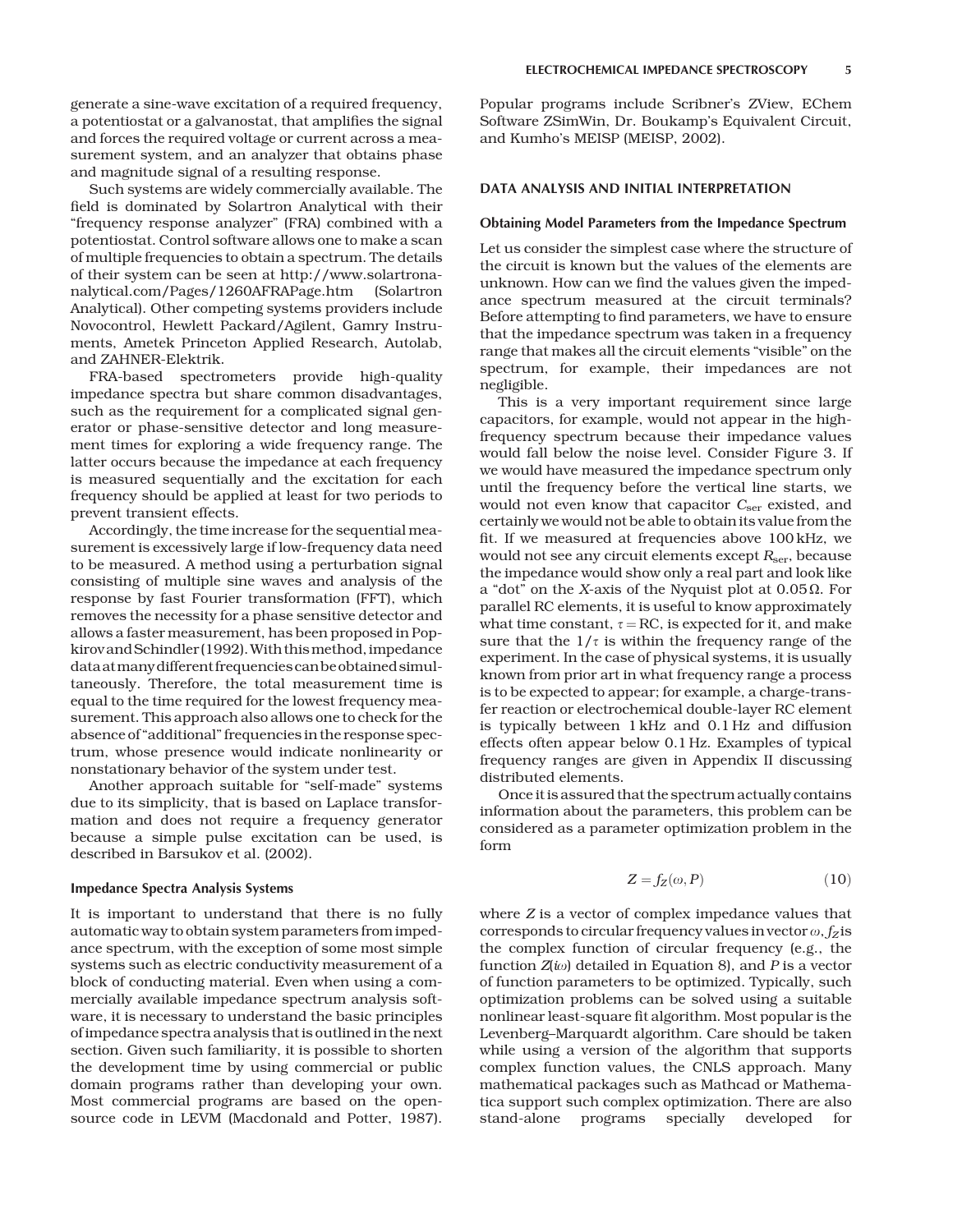immittance (either impedance or admittance) data fitting such as LEVM (Macdonald and Potter, 1987).

Unfortunately, nonlinear fitting is, in general, an illposed problem and is not guaranteed to converge to the global minimum or to converge at all. Convergence is largely dependent on the closeness of the parameter initial guesses to final values. Some other optimization choices such as weighing of outliers and different criteria for optimization also affect convergence. For details on such choices, refer to Macdonald et al. (1982). Meanwhile, let us consider some ways to find a good initial guess.

Manually, such a search would be similar to parameter estimation from Nyquist plots, as demonstrated, for example, in Figure 3. Serial resistance can be estimated from the real part of the "left," high-frequency edge of the spectrum, while "width" of each semicircle gives an estimate for resistor values associated with that particular RC couple. The sum of all resistors in the circuit usually adds up to the real part of the low-frequency edge. Once resistor values are estimated, capacitor values can be found by taking the points in the middle of corresponding semicircles and finding which frequency  $f_{\text{mid}}$  corresponds to these points. The time constant  $\tau$  of the RC couple will be  $\tau = 1/f_{\text{mid}}$ , and from it, C can be estimated as  $C = \tau/R$ .

For simpler circuits that consist of just multiple RC couples connected in series, this finding of initial guesses can be automated. After substitution of  $C = \tau/R$ into the impedance equation for an RC couple, we get an equation that is linear with respect to R:

$$
Z(\omega) = 1/(1/R + i\omega C) = R(1/(1 + i\omega \tau)) \qquad (11)
$$

Optimization of a sum of any number of linear equations is a linear regression problem that is guaranteed to converge. This allows us to assign fixed values of  $\tau_{\rm [index]}$ that are logarithmically distributed along the frequency range of the spectrum, and find an estimate of  $R_{\text{index}}$  for each RC couple by linear regression. After that, a nonlinear fit, where both R and  $\tau$  are free, may be performed to find final values.

An automatic analysis that attempts to find the number and values of RC elements that can represent particular impedance spectrum is useful if a circuit for the system under test is unknown. In this case, we could start, for example, with 10 RC elements and keep reducing them until the sum of least square errors starts increasing. The final number of RC elements and their values gives an indication of how many distinct processes are responsible for this impedance spectrum. Such "distribution of relaxation times" analysis can be done automatically in LEVM. An alternative method of preliminary analysis of a spectrum of unknown system known as "differential impedance analysis" is described in Vladikova (2004).

A variation of the RC element-finding method can be performed to find raw initial guesses not only for circuits that do not consist of multiple RC elements but also for elements that can be associated with time constants. Resulting values of RC time constants can be assigned to time constants of actual circuit elements

that give a good initial guess for the nonlinear fit of the actual system.

Such an approach also allows reducing the ambiguity of the results of the fit. For example, it is known that a diffusion time constant should be lower than that of a charge-transfer reaction. Assigning an initial guess from the "low-frequency" RC element to a diffusion element and that from high-frequency RC element to a chargetransfer resistance or double-layer couple will force the choices to be in the right frequency ranges. Note that a nonlinear fit itself is oblivious to the physical meaning of particular elements of the circuit and thus it might not produce parameters that would make diffusion with a smaller time constant than charge transfer, unless "pushed" in right direction by assigning initial guesses. Automatic initial guess finding with time constant order assignment is implemented in MEISP (MEISP, 2002).

After optimization is performed, it is important to verify that a fit reflects all features of the spectrum, for example, no semicircle visible in the spectrum is "ignored" by the fit line or two semicircles are not described with just one by the fit. Other features such as a 45° line or depressed semicircle that we will discuss later should also be correctly represented. A plot of residuals (differences between fit and actual data) should look "randomly distributed" if fit is correctly describing all features of the spectrum, and not have biases such as systematic errors in either direction. This is, unfortunately, an ideal not actually fully achieved in most fitting of models to data sets. There is usually a trade-off between model complexity and the degree of reduction of systematic errors.

It is also important to verify that time constants for all the processes have their expected position with respect to each other, as discussed previously.

#### Discrete Elements

Many common electrochemical processes can be represented as discrete "equivalent" elements with analytical solutions for their impedance versus frequency equations. Refer to Appendix I for a collection of frequently used discrete elements. All equations are given for a unit area of electrode surface except where noted otherwise, so electric parameter units would be  $i = A/cm^2$ ,  $R = \Omega$ <br>cm<sup>2</sup> and  $C = E/cm^2$ cm<sup>2</sup>, and  $C = F/cm^2$ .

## Distributed Elements

Many electrochemical processes do not correspond to simple elements such as resistors and capacitors because they are described by differential equation involving partial derivatives (e.g., diffusion or distribution of activation energies in the solid). However, they do satisfy all the linearity conditions required to apply the impedance spectroscopy approach, and impedance equations can be derived for these processes by applying the Laplace transform to the governing equations (see, e.g., Barsukov and Macdonald, 2005, Chapter 2.1.3).

Such processes can be still used as elements of an equivalent circuit along with resistors and capacitors, since their impedance follows the same "additive" rule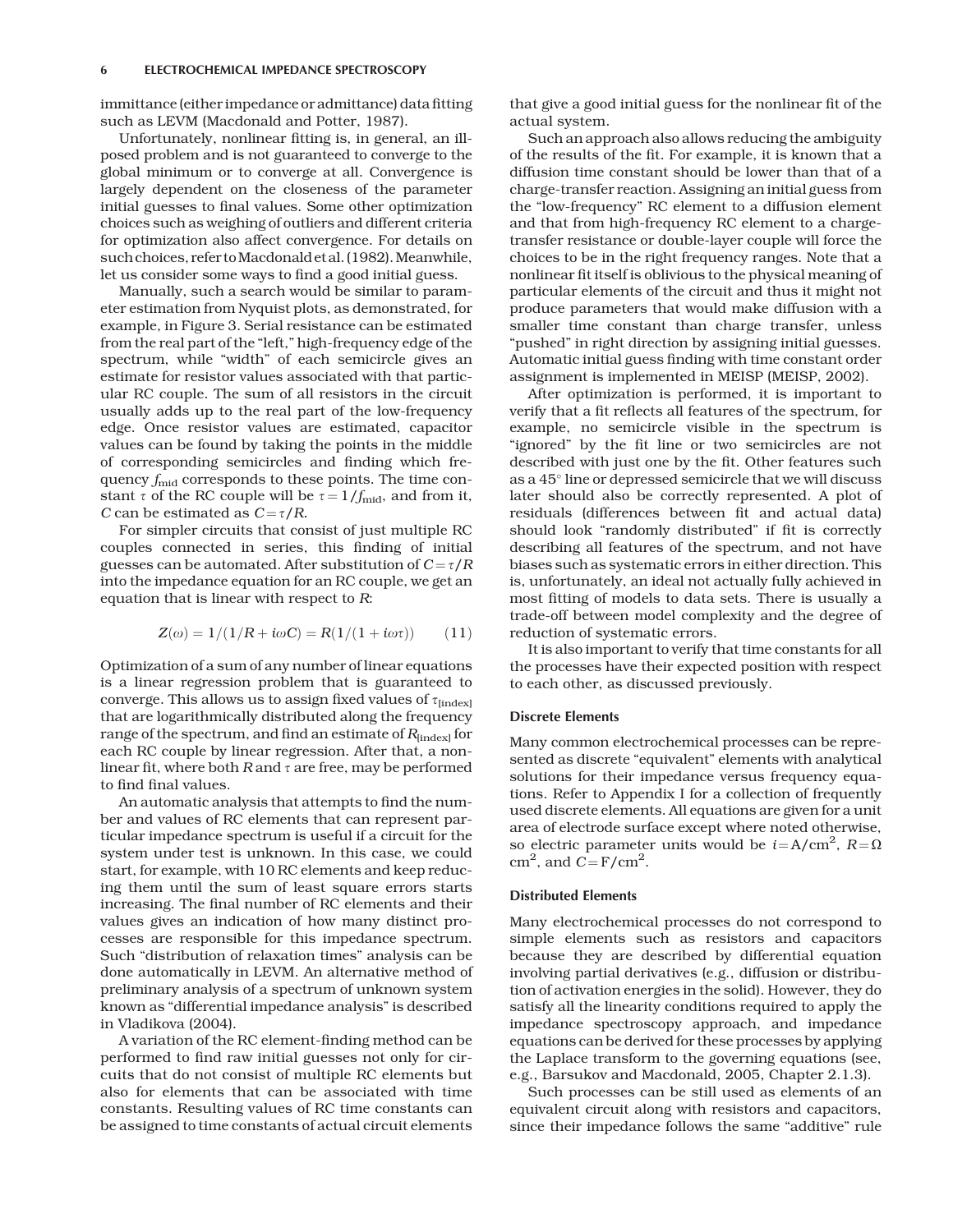for serial connection. Some of these processes can be represented by simple electrical circuits, but those of more complex nature, such as diffusion, cannot be represented with finite number of discrete elements (although it can be represented as an infinitely repeated chain-connected resistor or capacitor network, in electronics, known as a "transmission line"). They are commonly called "distributed" circuit elements. Appendix II includes a collection of commonly used distributed elements. Some others are included for use as parts of fitting models in the LEVM computer program and are listed in its extensive manual (Macdonald and Potter, 1987; Macdonald website, 2011).

## Some Common Models for Fitting Impedance Spectroscopy Data

Although nearly all impedance spectroscopy data sets involve some constant phase element (CPE) power-law behavior at low, high, or both frequency regions, such data generally include more than one dispersive process and several time constants. Analysis and fitting models more complex than a CPE function or a single transmission line are thus frequently required. Since Maxwell's equations show that it is impossible to distinguish between displacement and conduction currents by electrical measurements alone (Macdonald et al., 1999; Macdonald, 2008), one must usually invoke other knowledge about the system when attempting to choose an appropriate model and apply it at either the impedance or the dielectric immittance level. Therefore, when models may be readily expressed in algebraic form, here we shall express them in terms of a general  $I(\omega)$  immittance function that can be applied at either level. The result can thus describe either conductive-system or dielectric-system relaxation/dispersion.

1. An iconic, widely used empirical model is the Havriliac–Negami, which, along with its simplifications, is described, e.g., in Macdonald (2010). It may be written as

$$
\frac{I_{k(\omega)}}{I_{k(0)}} = \frac{1}{[1 + (i\omega\tau)^{\alpha}]^{\gamma}}
$$
(12)

Here  $\tau$  is a characteristic relaxation time, and  $\alpha$  and  $\gamma$  usually fall in the range from zero to unity. For impedance response, the subscript symbol  $k = 0$ and  $I_0(0) \equiv Z'(0) \equiv R_0$ , while for dielectric-level<br>response  $k - D$ ; therefore it is customary to write response  $k = D$ ; therefore, it is customary to write  $I_D(\omega) \equiv \varepsilon_D(\omega) = \varepsilon_{\infty} + \Delta \varepsilon / [1 + (i\omega\tau)^{\alpha}]^{\gamma}$  $\Delta \varepsilon = \varepsilon_0 - \varepsilon_\infty$  and  $\varepsilon_\infty$  is the high-frequency-limiting<br>dielectric constant. The Havriliak-Negami model , where dielectric constant. The Havriliak–Negami model thus potentially involves four or five free parameters.

Note that when the values of  $\alpha$  and  $\gamma$  are both fixed at unity, Equation 11 reduces to single-timeconstant Debye response at either the impedance or the dielectric permittivity level. Alternatively, when  $y = 1$ , it reduces to Cole–Cole response, widely used for analysis of liquid electrolyte data.

Unfortunately, the  $k = 0$  responses of both the general Havriliak–Negami model and that of the Cole–Cole response do not reduce to a physically correct low-frequency-limiting power law with an exponent of two for the real part of the admittance in this limit. This defect is not present, however, for the Davidson–Cole model defined for  $\alpha$  = 1. Fur-<br>thermore, the Davidson–Cole model is less empirical than the other two and may even be derived from fractal considerations. Even though the Havriliak–Negami model with its extra free parameters may frequently be found to fit data better than the Davidson–Cole model, the latter is more realistic and should be preferred for both fitting and interpreting data, especially when an impedance model is appropriate.

2. Although many models are only available for fitting in numerical form, an early physically plausible model that can be expressed algebraically is the Poisson–Nernst–Planck (PNP) effective medium for ordinary diffusion of positive and negative mobile charges of arbitrary mobility in the material of a finite-length cell with fully blocking electrodes (Macdonald, 1953; Macdonald and Franceschetti, 1978): its anomalous-diffusion version, the PNPA (Macdonald, 2010; Macdonald et al., 2011), and the partially blocking PNP/PNPA model (Macdonald, 2011). For these models Poisson's equation is satisfied throughout. The fully blocking PNPA expression (Macdonald et al., 2011) (Equation 6) may be written for full or small charge dissociation as

$$
Z_a = R_\infty \frac{(i\omega\tau)^\gamma + \dfrac{\tanh(Mq_a)}{Mq_a}}{(i\omega\tau)^\gamma(1+i\omega\tau) + [i\omega\tau-(i\omega\tau)^\gamma] \dfrac{\tanh(Mq_a)}{Mq_a}}
$$

where  $R_{\infty} \equiv 1/G_{\infty}$ ,  $G_{\infty}$  is the high–frequency-limiting<br>conductance  $\tau = R$ ,  $C$  ,  $C$  is the high-frequencyconductance,  $\tau \equiv R_{\infty} C_{\infty}$ ,  $C_{\infty}$  is the high-frequency-<br>limiting bulk canacitance,  $M = I/QL_{\infty}$ , the number limiting bulk capacitance,  $M = L/2L_D$ , the number<br>of Debye lengths in half the cell of Debye lengths in half the cell length, $q_a = [1 + (i\omega\tau)^2]^{1/2}$ , and  $0 < \gamma \le 1$ . When<br> $\gamma = 1$ , the result is PNP response that is found to  $\gamma = 1$ , the result is PNP response that is found to the closely equal to dielectric-level dipolar. Debyes be closely equal to dielectric-level dipolar Debye behavior when  $M \geq 1$ , even though the conduction process here involves mobile charges (Macdonald, 2010). When  $\gamma < 1$ , however, the PNPA anomalous diffusion case, this model has been shown to well fit experimental data sets of several disparate ionically and electronically conducting materials (Macdonald, 2011; Macdonald et al., 2011) and involves CPE-like behavior at low frequencies. Furthermore, in its LEVM instantiation (Macdonald website, 2011) it includes arbitrary mobilities of the two charge types, the possibility of their generation recombination from neutral centers, and can account for full or partial blocking of charges at the electrodes, as well as possible specific adsorption (Macdonald and Franceschetti, 1978). In addition, it can lead to estimates of both the original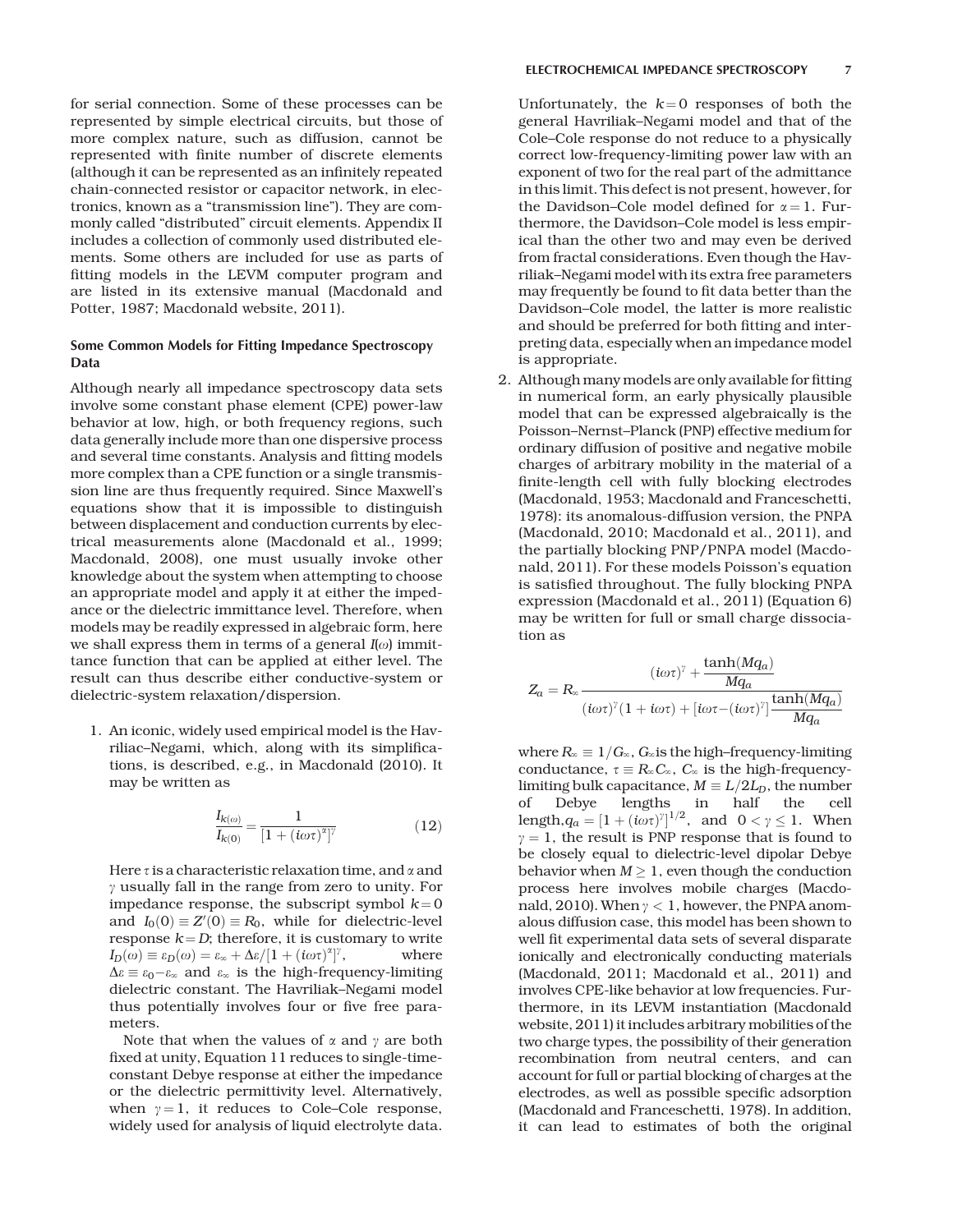neutral-center concentration as well as those of the dissociated charges, particularly important for the usual case in solid materials of small dissociation (Macdonald, 2011).

3. Several interesting conductive-system impedance-spectroscopy data analysis models, referenced in the Macdonald website Guide mentioned in the section "Applications of Impedance Spectroscopy to Electrochemical Systems," are only available in numerical form for fitting data. A particularly valuable one, instantiated in the LEVM computer program, is the Kohlrausch CK1 model, whose strengths and relevant references are summarized in a section of the Macdonald website. Its K1 part dates since 1973 and has been derived from both macro and microscopic analyses with the latter showing that it is a continuous-time, random-walk hopping model.

In the time domain, it has frequently been found, since the work of Kohlrausch in the 19th century, that the discharge current of a fully charged material containing mobile charges decays as a stretched exponential of the form  $\phi(t) \propto \exp[-(t/t_0)^p]$  with  $0 < \beta \leq 1$ , stretched when  $\beta < 1$  In the stretched case, the one-sided Fourier trans- $\beta < 1$  In the stretched case, the one-sided Fourier transform to the frequency domain must be carried out numerically that directly leads to what has been called the K0 model, whose high-frequency capacitance approaches zero, thus requiring the addition of a parallel capacitance representing  $\varepsilon_{\infty}$  and leading to the CK0 model.

Interestingly, the K1 model, also derived from stretched exponential temporal response and expressed at the electric modulus level (Macdonald, 2009), leads to a constant capacitance in the high-frequency region, wrongly identified in the earlier work as  $\varepsilon_{\infty}$  Thus, the full fitting model must also include a parallel capacitance and is termed the CK1. It has been found to well-fit conductive-system data sets for many different materials with a value of  $\beta$  very close to one third and independent of the temperature and ionic concentration! In this case, it is named the CUN, with UN standing for "universal" (probably an exaggeration), and it then involves only three free parameters. Nevertheless, when fitting impedance spectroscopy data in either the time or the frequency domain, it is important to fit with several different models to find the most appropriate one.

## Example of Impedance Spectrum Analysis for Bithiophene Electropolymerization

This section gives an example of impedance spectra and its analysis. Data used for this section were recorded during electropolymerization of bithiophene resulting in the formation of a thin electrically conductive polybithiophene layer. The test setup is the same as described in the section "Sample Preparation." A Nyquist plot of the data is shown in Figure 4.

This data has been published earlier in Barsukov (1996, Chapter 4.3, Fig. 32 (0.1 s)). However, the analysis given here uses a simplified model that focuses on the most pronounced electrochemical processes.



Figure 4. Nyquist plot of impedance spectrum of a thin polybithiophene film during electropolymerization of bithiophene. Circles are raw data and the line is the model fit.

The analysis of impedance spectroscopy mostly follows five steps.

1. **Understanding the System:** In this case, the system includes two processes. The first process is due to a highly conductive polybithiophene film deposited on the electrode surface. Polybithiophene undergoes an oxidation/reduction reaction if the applied voltage is varied, with subsequent diffusion of the counter-ions that compensate the injected charge into the bulk of the film. Since the film is thin (polymerization is at early stages), the diffusion is limited by the thickness of the film. Conductivity of the film is very high so its resistance can be neglected.

The second process is a polymerization of bithiophene. It is limited by its charge-transfer resistance. Bithiophene also diffuses from the bulk of the electrolyte but due to the small electrode size and excess of bithiophene monomer, this is not a limiting step.

2. **Devising a Model**: Charge-transfer resistance due to oxidation/reduction of the polymer would be in series with the finite-length diffusion element and both of these components would be in parallel with the electrochemical double layer. Polymerization reaction is not limited by diffusion in the polymer, and will therefore appear as independent charge-transfer resistance in parallel to all these components. There is also a serial resistance that is always present due to ohmic resistance of the electrodes and wires as well as small portion of electrolyte between the tip of the Luggin capillary tube that connects reference electrode and the cell and the working electrode. Such model can be represented as an equivalent circuit in Figure 5.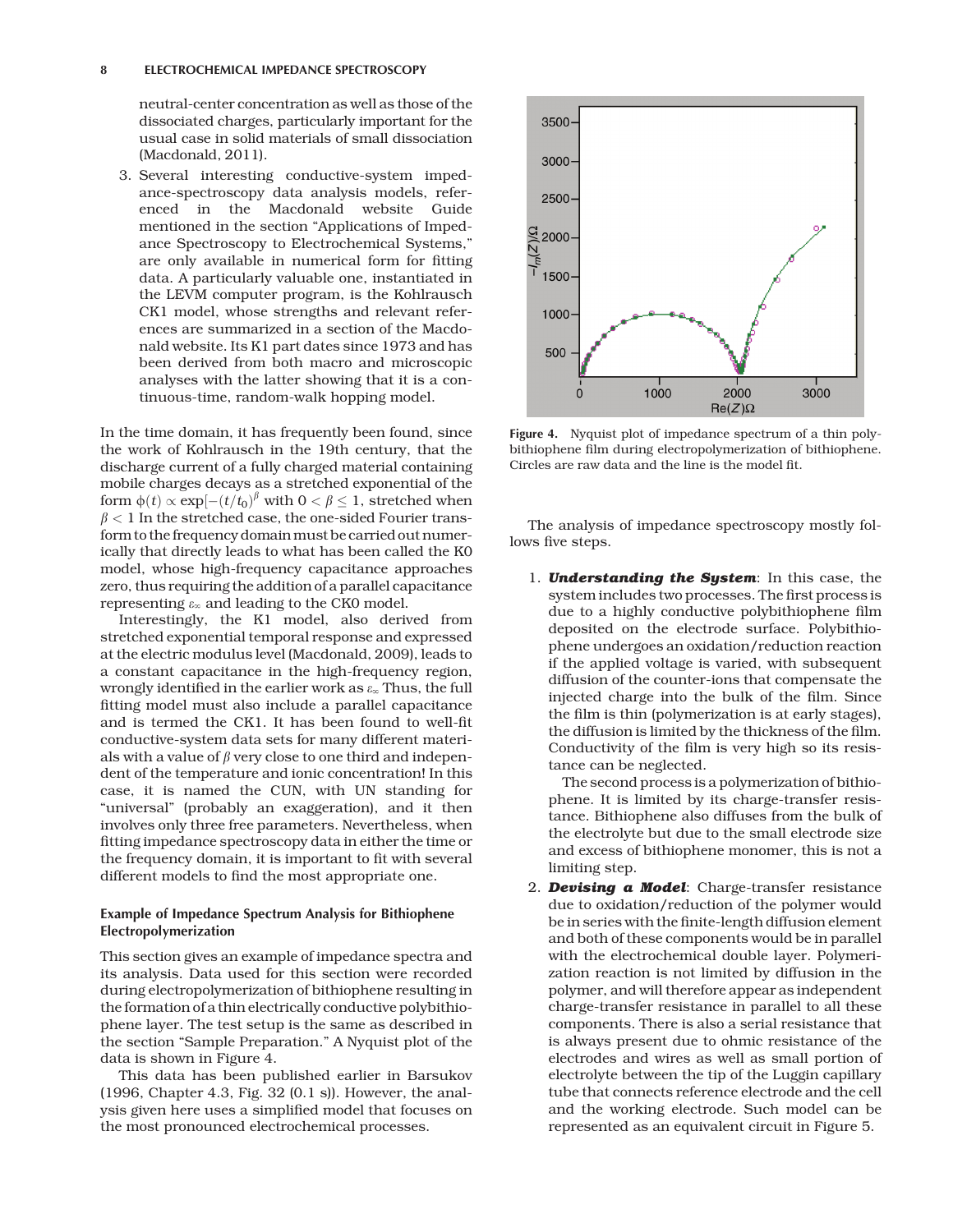

Figure 5. Equivalent circuit of polybithiophene/electrolyte system in the presence of a polymerization reaction. Here,  $R_{\text{ser}}$  is the serial resistance and  $R_{ct}$  is the charge-transfer resistance of polybithiophene redox reaction,  $X_1$  is a distributed element representing limited length diffusion with a blocking boundary,  $C_{\text{dl}}$  is the double layer capacitance, and  $R_{\text{pol}}$  is the chargetransfer resistance of the bithiophene polymerization reaction.

# 3. Deriving the Impedance Equations for the

**Model:** The impedance equation for the model in Figure 5 can be derived using the simple rule that serially connected impedances add up and parallelly connected admittances (an inverse of impedance) add. This way we start with  $R_{\rm ser}$  that gives us

 $Z(\omega) = R_{\text{ser}} + Z_{\text{cir1}}$ , where  $Z_{\text{cir1}}$  includes everything else, and  $\omega$  is the circular frequency, related to the usual frequency  $f = \omega/2\pi$ . Note that most commercial impedance spectrometers would store usual frequency "f" unless specified, so you would need to convert it to  $\omega$  to use the above equations.

Now we have three components that are in parallel in the remaining circuit:  $R_{pol}$ ,  $C_{dl}$ , and  $R_{ct}$ serially to  $X_1$ . First, let us calculate impedances of these components. They are  $R_{pol}$ ,  $1/(C_{dl}\omega)$ , and  $R_{ct} + Z_{X_1}(\omega)$ . Now to use the admittance addition rule, we turn these values into admittances as  $Y = 1/Z$ . This gives us  $1/R_{pol}$ ,  $C_{dl}i\omega$ , and  $1/[R_{ct} + Z_{X_1}(\omega)].$ 

The admittance of the total circuit will be the sum of parallel element admittances, for example,

$$
Y_{\text{cir1}} = \frac{1}{R_{\text{pol}}} + C_{\text{dl}} i\omega + \frac{1}{[R_{\text{ct}} + Z_{X_1}(\omega)]}
$$

Now to get the impedance of the circuit, we use  $Z = 1/Y$ to get

$$
Z_{cir1} = \frac{1}{\{1/R_{pol} + C_{dl} i\omega + 1/[R_{ct} + Z_{X_1}(\omega)]\}}
$$

Substituting it into equation for the total impedance  $Z(\omega)$  we get

$$
Z(\omega) = R_{\text{ser}} + \frac{1}{\{1/R_{\text{pol}} + C_{\text{dl}} i\omega + 1/[R_{\text{ct}} + Z_{X_1}(\omega)]\}}
$$

One missing impedance function is  $Z_{X_1}(\omega)$ —reflective finite-length Warburg impedance. This impedance function was first used in electrochemistry by Ho et al. (1980), and it is described in more detail in Appendix II, Equation 21. Substituting this function into Equation 21 and substituting  $s = i\omega$  we get

$$
Z(\omega) = R_{\text{ser}} + \frac{1}{\frac{1}{R_{\text{pol}}} + C_{\text{dl}} i\omega + \frac{1}{R_{\text{ct}} + \sqrt{\frac{R_d}{C_{\text{d}}} i\omega}} \text{coth}(\sqrt{R_d C_{\text{d}} i\omega})}
$$
(13)

## 4. Fitting the Data to Optimize the Model Parameters:

To simplify this example, we can use the trial version of MEISP impedance analysis software (MEISP, 2002) (which is a front-end to LEVM) to fit this data by optimizing parameters  $R_{\rm{ser}}$ ,  $R_{\rm{pol}}$ ,  $C_{\text{dl}}$ ,  $R_{\text{ct}}$ ,  $R_{\text{d}}$ , and  $C_{\text{d}}$ . It allows one to make a circuit, as in Figure 5, using a built-in circuit editor and to use a ready-made function for  $Z_{X_1}(\omega)$  (reflective finite-length Warburg impedance). Normally, you would also need to come up with an initial guess for the values, but MEISP has a "pre-fit" option where it finds initial guess values by roughly mapping time constants of the analyzed circuit to that of a series of RC elements.

Time-constant order has to be specified according to the prior knowledge of the system.  $R_{\rm ser}$  is always the highest frequency (so order 0), whereas, otherwise, the typically highest frequency RC element corresponds to  $R_{ct}$  and  $C_{dl}$  (so order 1). Then come the polymerization reaction (order 2) and diffusion components  $R_d$  and  $C_d$  involving lowest frequency response (order 3).

The resulting fit curve is shown as a continuous line in Figure 4 and the parameters and their estimated standard deviations are given in Table 1.

It is important to evaluate the fit accuracy and parameter confidence levels. In this case, the fit is visually good (more detailed analysis would include looking at the distribution of residuals).  $R<sub>ser</sub>$  was not determined with good confidence because of its extremely low value (value 1 for relative standard deviation means "singular matrix"). Confidence intervals obtained for other parameters are below 0.2, which means that physical processes are sufficiently prominently

Table 1. Optimized Parameter Values and Relative Standard Deviations Obtained During Fitting the Spectrum of Figure 4 with the Function in Equation 13

| Parameter      | Value                  | Relative Standard<br>Deviation |
|----------------|------------------------|--------------------------------|
| $R_{\rm{ser}}$ | $3.1210e - 004 \Omega$ | ı                              |
| $R_{\rm ct}$   | $2.7379e + 003 \Omega$ | 6.7e-03                        |
| $C_{d1}$       | $4.3673e - 008F$       | $2.5e-0.3$                     |
| $R_d$          | $3.9333e + 002 \Omega$ | $1.0e-01$                      |
| $C_d$          | $6.7774e - 006F$       | $1.3e-02$                      |
| $R_{\rm pol}$  | $7.4008e + 003 \Omega$ | $1.4e-02$                      |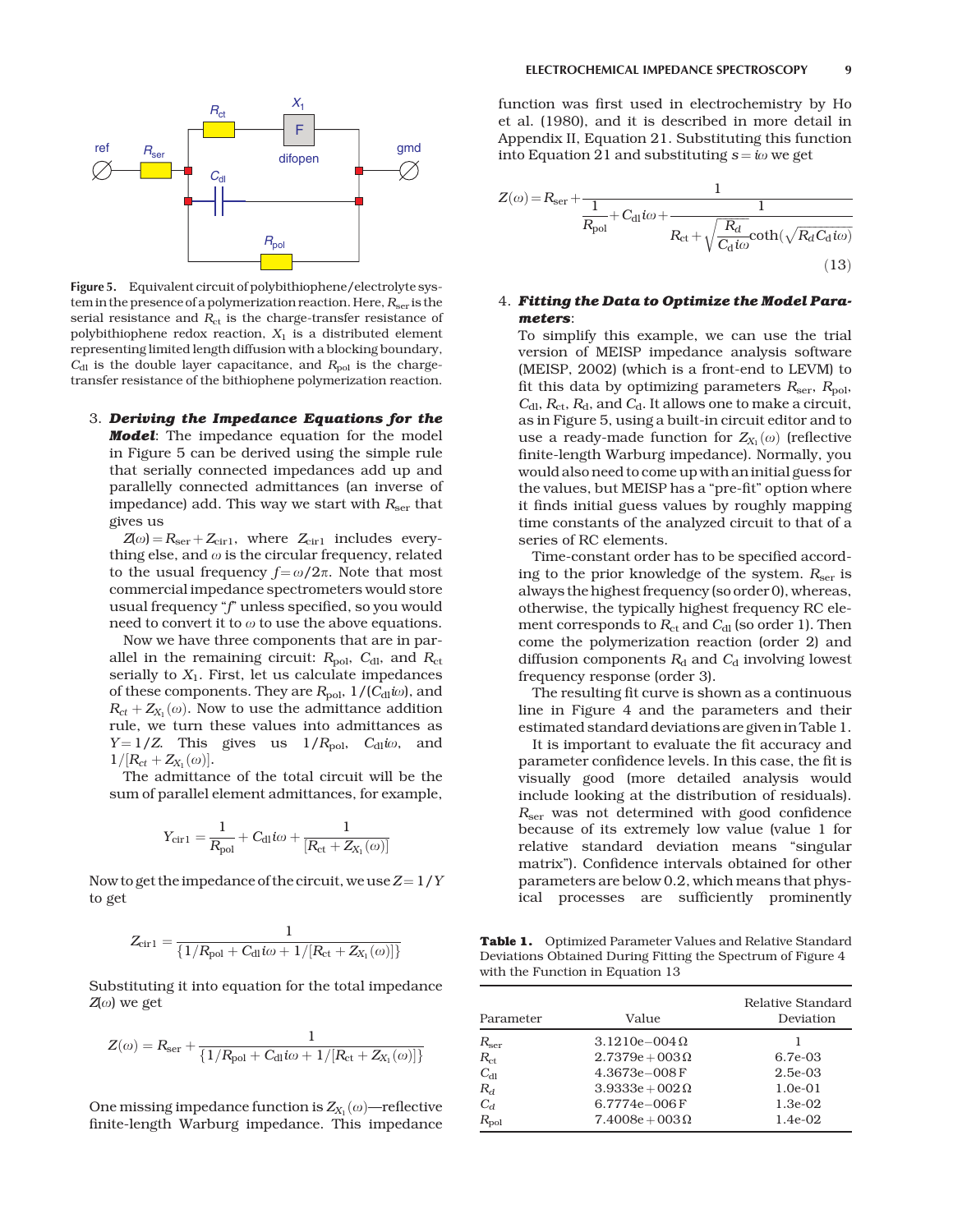

Figure 6. Relative contributions to total Re(Z) by different processes.

represented by this impedance spectrum. The worst value here is for  $R<sub>d</sub>$  (0.1); it is larger than values for other parameters because of the small value of  $R_d$ . By plotting the values of all resistive components as in Figure 6, it can be seen that  $R_d$  is much smaller than other values.

## 5. Using the Parameters to Find Physical Properties:

The relative reaction rates of redox reaction and polymerization may be compared by just looking at the values of  $R_{ct}$  and  $R_{pol}$ . Clearly, the polymerization reaction has a smaller rate constant since they both take place on the same surface. To compare with other experiments, charge-transfer resistances are usually expressed in area-independent form  $R_{\text{ct}} = R_{\text{ct}} / S$ , where S is the electrode area. In this case, it is known from the diameter  $d = 0.5$  mm of the platinum disc used as electrode (see Section "Sample Preparation" for details). This gives us  $S = \pi \tilde{d}^2/4 = 1.967e^{-0.07}$  m<sup>2</sup> and relative chargetransfer resistances of  $R_{ct} = 1.39e010 \Omega/m^2$  and  $R_{\rm pol} = 3.769e010 \Omega/m^2.$ <br>In this case, quantities

In this case, quantitative values of the rate constant can also be found. The relationship between the charge-transfer resistance and the rate constant is given in Equation 19 in Appendix I. It requires, however, some additional values not usually available from impedance experiments, such as the standard half-cell potential of the oxidation reaction,  $E_0$ , and the concentration of the reduced and oxidized species  $c_{\text{tot}}$ .  $E_0$  can be found using cyclic voltammetry method (see article CYCLIC VOLTAMMETRY).

The voltage effect of concentration change, dE/dc, may be found from  $C_d$ , as given in the description of the "reflective finite-length Warburg" element in Appendix II, if the diffusion length " $d$ " (in this case thickness of the polymer layer) is known:

$$
\frac{\mathrm{d}E}{\mathrm{d}c} = \frac{\mathrm{F}ndS}{C_{\mathrm{d}}}
$$

Here  $n$  is number of electrons participating in reaction, in this case 1.

From polymer density and amount of polymer considerations, d has been estimated for this case in Barsukov (1996) as 80 nm.

On substituting the values of  $C_d$  and d, we get dE/  $dc = 2.236e-04 \text{ V m}^3/\text{mol}$ .<br>The diffusion constant D

The diffusion constant D can be found from  $R_d$  and  $C<sub>d</sub>$  values, given a value of the diffusion length  $d$ , as

$$
D = \frac{d^2}{C_d R_d}
$$

On substituting the values from Table 1, we get

$$
D = 2.4e - 012 \, m^2/s.
$$

## SAMPLE PREPARATION

While studying the electrochemistry of liquids, it is common to investigate the behavior of an electrochemical reaction on just one of the electrodes by subtracting the effect of other components of the cell. This is done by comparing the potential at the "working" electrode under test with the electrochemical potential of a passive "reference" electrode close to its surface with a potentiometerwithhigh-ohmic input.Sinceonlynegligiblecurrent is flowing between the working and the reference electrodes due to the voltage measurement, the impedance of the reference electrode itself does not matter.

At the same time, the excitation signal is applied between the "working" and the other much larger "counter" electrode located in the bulk of the cell and sized to minimize its impedance and to provide a homogeneous field around the working electrode. Since measurements are made only between the reference and the working electrode, the impedance of the "counter" electrode, as well as that of the electrolyte between the working and the counter electrodes, is also excluded. Here, the electrolyte should be highly ionically conductive to avoid any local potential gradients, so typically a salt that is passive in the potential window under investigation, such as  $LiClO<sub>4</sub>$ , is added to the solvent in large amounts (typically, 1M or more).

An example of such a three-electrode cell is shown in the Figure 7.

The working electrode used for investigation can be made by inserting a platinum wire into a glass capillary, melting the capillary so that the wire is imbedded in the glass, cutting the left-over wire, and polishing the glass/platinum composite perpendicular to the cut until the platinum surface is coplanar with the flat glass surface. The platinum disk is exposed to the electrolyte and constitutes a mini electrode whose diameter is precisely controlled by the diameter of the original platinum wire. In the experiment described in the section "Example of Impedance Spectrum Analysis for Bithiophene Electropolymerization," a 0.5-mm diameter wire was used.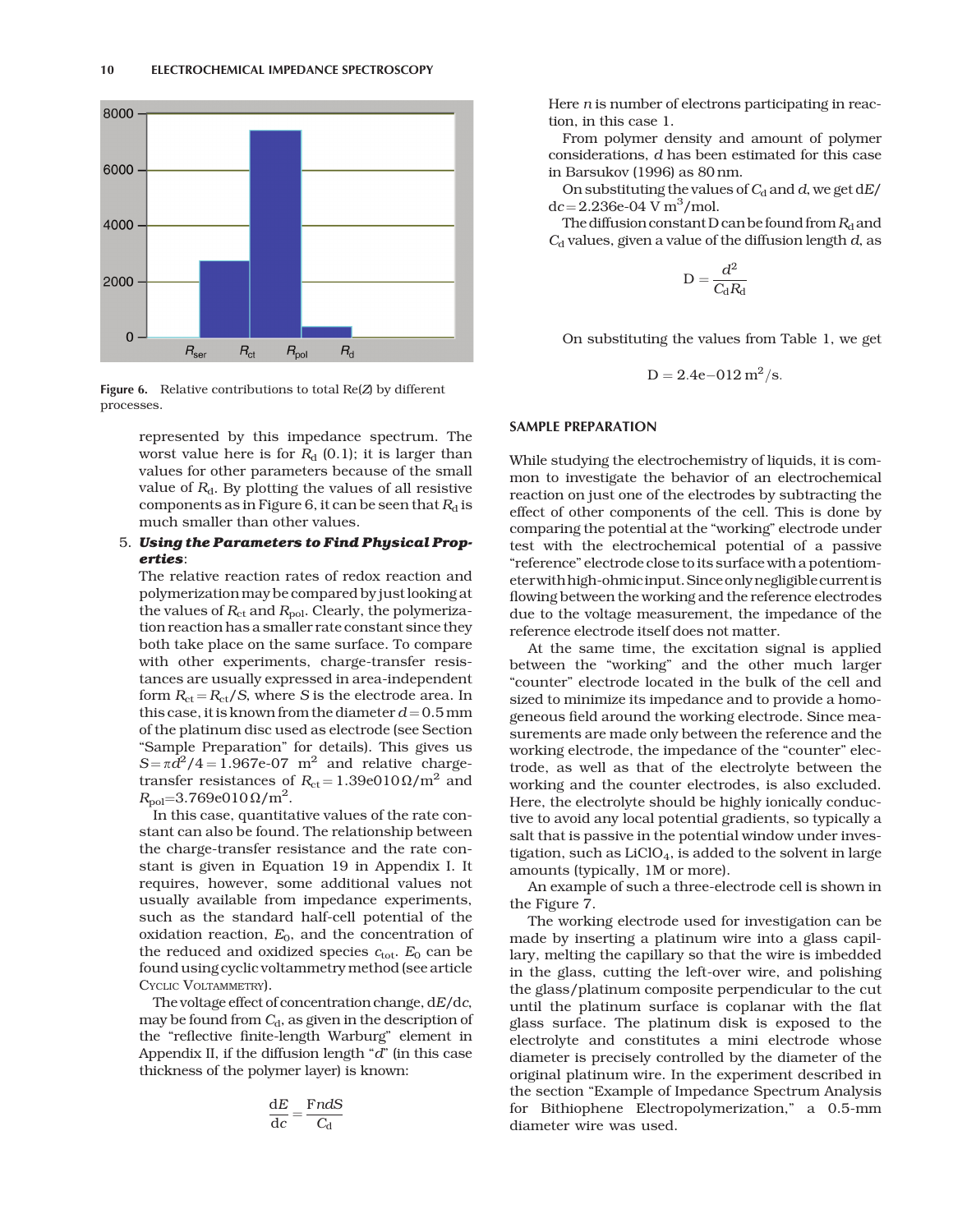

Figure 7. Three-electrode cell used for electrochemical measurements.

This cell is suitable formeasurement of the impedance of the processes on the working electrode. However, some unusual considerations apply to a reference electrode to be used for impedance measurement as compared to traditionally used references. Because distortions in the case of ACmeasurement can be both resistive and capacitive, it is important that the electrode itself, as well as the Luggin capillary tube filledwith electrolyte, does not have an impedance too large so that the impedance remains less than that of the electrometer. This is more difficult to achieve for organic electrolytes, required for many systems commonly investigated. A good reference electrode for impedance measurement in organic electrolyte is a silver wire in a solution of its own salt. Details on a typical setup of electrochemical impedance measurement can be found in Barsukov (1996).

## PROBLEMS

Most problems are related to attempts that apply the method to systems that do not completely satisfy some of the impedance concept requirements, in particular, linearity, steady state, and causality.

The linearity requirement would be violated if the process in question cannot be described by an ordinary differential equation. In electrochemistry, it would be, for example, a current/voltage relationship whose voltage deviation is much larger than 25 mV. In this case, the full Butler–Volmer equation (Equation 14) should be used to describe the relationship rather than the linearized form that is similar to Ohm's law. The impedance concept no longer applies to such systems. If you apply a single sinewave excitation and make an FFT from the response, you will observe multiple additional frequencies instead of a single-response frequency. Such "frequency splitting" is a sign that some of the requirements of impedance spectroscopy are violated, although it requires a complex additional analysis to find which one.

The simple approach is to try eliminating one of the three possible suspects and retest until frequency splitting disappears. For example, reducing the magnitude of the excitation current can reduce voltage response to below 25 mV, thus eliminating nonlinearity. Making sure that all chemical (e.g., change of state of charge) or physical processes caused by temperature change are completed prior to measurement by adding relaxation time can ensure the steady-state condition. Eliminating additional factors during the experiment can assure the causality requirement. Note that for all of this analysis, it is beneficial to have the ability to analyze the response signal in greater detail (FFT) than many of the commercial FRA allow. The ability of multifrequency analysis could thus be one of the criteria in choosing or designing an impedance measurement apparatus.

Another common problem especially for low-frequency impedance measurement is that the sine wave might not be applied for sufficient intervals before the measurement is done. First, sine-wave response includes a transient component due to the load onset, while sine-wave analysis assumes that sine waves were applied long enough so that the initial transients are completely dissipated. This effect also causes a multifrequency response that is seen as multiple frequencies in the FFT spectrum. It can be simply fixed by adding at least one period delay after the sine-wave onset before the measurement, which unfortunately means a longer test time (e.g., for 1 mHz measurement, you will need to add 1000 s additional measurement time). Laplace transform measurement does not suffer from this problem because no assumption of absence of transient effect is made.

A most common problem in impedance analysis is that the same spectrum can fit perfectly with a variety of different equivalent circuits.For example, serially connected parallel RC elements and parallelly connected R–C serial chains would produce the same impedance spectrum if all R and C values were optimized. This makes it clear that a good fit of impedance spectrum by a particular circuit (or equation) does not prove that this circuit or equation is a good representation of the physical processes in the system. If amodel is not physically relevant, a good fit will still produce completely meaningless parameter values. For this reason, it is critical to follow the steps from physical understanding of the system to model creation and only then followed by fitting the data, as exemplified in the section "Example of Impedance Spectrum Analysis for Bithiophene Electropolymerization."

## LITERATURE CITED

Barsukov, E. 1996. Investigations of the Redox Kinetics of Conducting Polymers. PhD thesis, Kiel University, Kiel, Germany.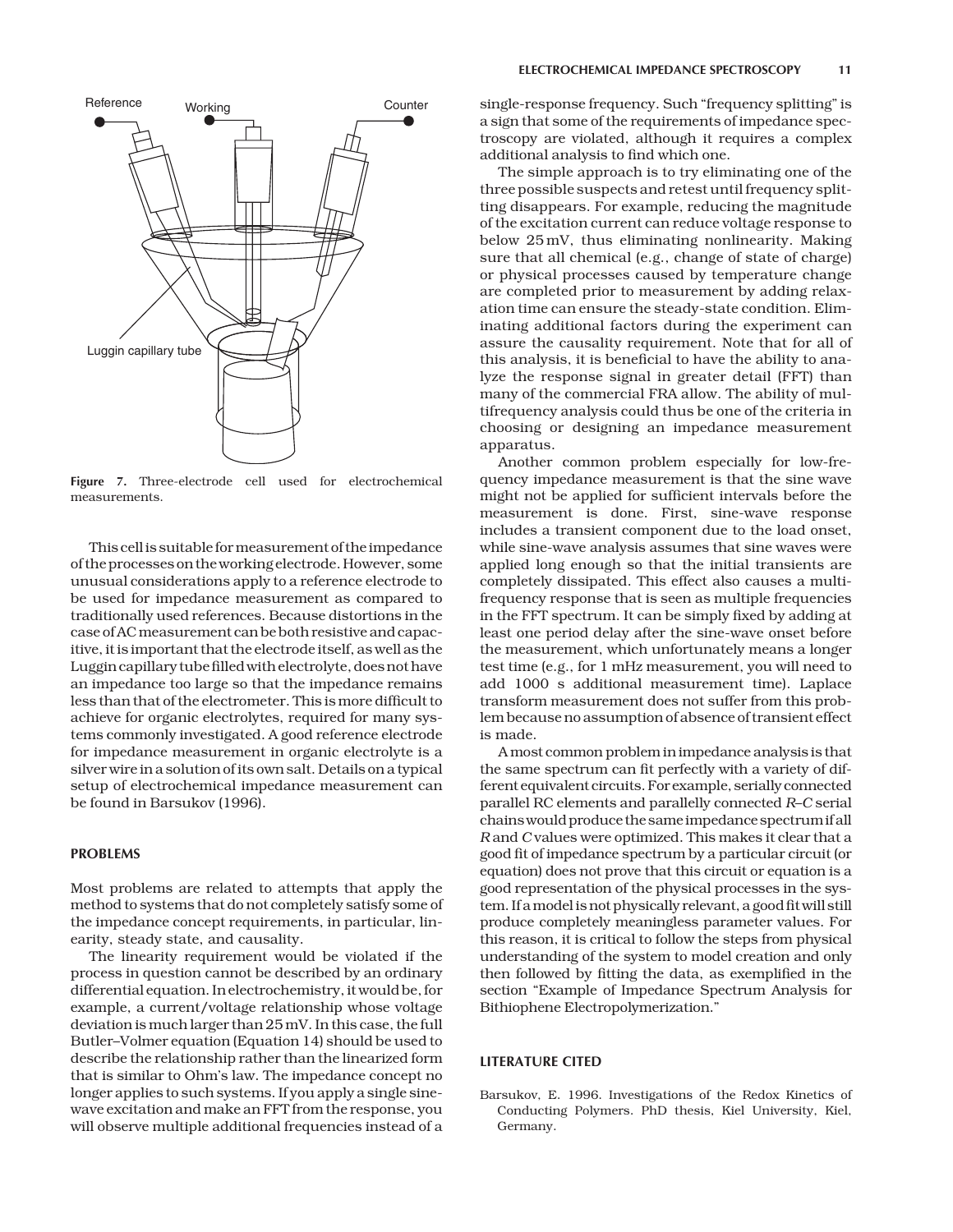#### 12 ELECTROCHEMICAL IMPEDANCE SPECTROSCOPY

- Barsukov, E., Ryu, S. H., and Lee, H. 2002. A novel impedance spectrometer based on carrier function Laplace transform of the response to arbitrary excitation. J. Electroanal. Chem. 536:109–122.
- Barsukov, E. and Macdonald, J. R. 2005. Impedance Spectroscopy, 2nd ed. Wiley-Interscience, New York.
- Conway, B. E. 1999. Electrochemical Supercapacitors, Kluwer Academic/Plenum, New York.
- Ho, C., Raistrick, I. D., and Huggins, R. A. 1980. Application of AC techniques to the study of lithium diffusion in tungsten trioxide thin-films. J. Electrochem. Soc., 127: 343–345.
- Macdonald, J. R. 1953. Theory of AC space-charge polarization effects in photoconductors, semiconductors, and electrolytes. Phys. Rev. 92:4–17. {11}
- Macdonald, J. R. and Brachman, M. K. 1956. Linear-system integral transform relations. Rev. Mod. Phys. 28:393–422. {37}
- Macdonald, J. R. and Franceschetti, D. R. 1978. Theory of smallsignal AC response of solids and liquids with recombining mobile charge. J. Chem. Phys. 68: 1614–1637. {124}
- Macdonald, J. R., Schoonman, J., and Lehnen, A. P. 1982. The applicability and power of complex non-linear least-squares for the analysis of impedance and admittance data. J. Electroanal. Chem. 131:77–95. {149}
- Macdonald, J. R. 1984. Note on the parameterization of the constant-phase admittance element. Solid State Ionics 13:147–149. {162}
- Macdonald, J. R. and Potter, L. D. 1987. A flexible procedure for analyzing impedance spectroscopy results: Description and illustrations. Solid State Ionics 24:61–79. {179}
- Macdonald, J. R. 1999. Dispersed electrical-relaxation response: Discrimination between conductive and dielectric relaxation processes. Braz. J. Phys. 29:332–346. {218}
- Macdonald, J. R. 2000. Comparison of parametric and nonparametric methods for the analysis and inversion of immittance data: Critique of earlier work. J. Computat. Phys. 157:280–301. {220}
- Macdonald, J. R. 2008. Analysis of dielectric and conductive dispersion above T-g in glass-forming molecular liquids. J. Phys. Chem. B 112:13684–13694. {246}
- Macdonald, J. R. 2009. Comments on the electric modulus formalism model and superior alternatives to it for the analysis of the frequency response of ionic conductors. J. Phys. Chem. Solids 70:546–554. {248}
- Macdonald, J. R. 2010. Utility of continuum diffusion models for analyzing mobile-ion immittance data: Electrode polarization, bulk, and generation-recombination effects. J. Phys.: Condens. Matter 22:495101. {252}
- Macdonald, J. R. 2011. Effects of different boundary conditions on the response of Poisson-Nernst-Planck impedance spectroscopy analysis models and comparison with a continuous-time, random-walk model. J. Phys. Chem. A 115:13370–13380. {254}
- Macdonald, J. R.website. 2011. All of the J. Ross Macdonald papers cited herein with {xx} reference numbers are available in PDF format for downloading from its address: http:// jrossmacdonald.com.
- Macdonald, J. R., Evangelista, L. R., Lenzi, E. K., and Barbero, G. 2011. Comparison of impedance spectroscopy expressions and responses of alternate anomalous Poisson-Nernst-Planck diffusion equations for finite-length situations. J. Phys. Chem. C 115:7648–7655. {253}
- MEISP v3.0. 2002. Multiple impedance spectra parameterization software. Kumho Chemical Laboratories. Trial version available at: http://impedance0.tripod.com/#3.
- Orazem, M. and Tribollet, B. 2008. Electrochemical Impedance Spectroscopy (The ECS Series of Texts and Monographs) Wiley-Interscience, New York.
- Popkirov, G. S. and Schindler, R. N. 1992. A new impedance spectrometer for the investigation of electrochemical systems. Rev. Sci. Instrum. 63:5366–5372.
- Solartron Analytical Frequency Response Analyzer (FRA). Available at http://www.solartronanalytical.com/Pages/ 1260AFRAPage.htm.
- Stoynov, Z., Grafov, B., Savova-Stoynova, B., and Elkin, V. 1991. Electrochemical Impedance. Publishing House Science, Moscow.
- Vladikova, D. 2004. The Technique of the Differential Impedance Analysis, Part II. Differential Impedance Analysis. In Proceedings of the International Workshop on Advanced Techniques for Energy Sources Investigation and Testing, Sep. 4-9, Sofia, Bulgaria.

## KEY REFERENCES

Barsukov and Macdonald, 2005. See above.

- The standard book on the subject that covers theory, experiment, and applications of impedance spectroscopy and includes contributions from the leading experts in different aspects of the field.
- Macdonald, J. R., Schoonman, J., and Lehnen, A. P. 1982. See above.
- An early justification and demonstration of this approach before the full development of LEVM.
- Macdonald and Potter, 1987. See above.
- This publication describes and illustrates in detail the use of LEVM near its introduction in 1987 and in 2000. See the Macdonald website for up-to-date information on both LEVM and its WINDOWS version, LEVMW.
- Macdonald, 2011. See above.
- Summarizes PNP and PNPA current work with special emphasis on boundary condition possibilities and model fitting of experimental data.
- Macdonald, J. R. website.
- It includes a link (http://jrossmacdonald.com) to download the free newest WINDOWS version, LEVMW, of the comprehensive LEVM fitting and inversion program. The program includes an extensive manual and executable and full source code. Commercial programs derived from this open code include ZView and MEISP. All of the J. R. Macdonald papers cited herein are available in PDF format for downloading from the above link. Their numbers in the temporally ordered list in the website are shown as {xx} in the present citation list.

# APPENDIX I: COMMONLY USED DISCRETE ELEMENTS

1. Current due to activated electron transfer when diffusion limitations are negligible.

#### (a) Governing Equation (Butler–Volmer):

$$
I = Si_0 \left[ e^{\frac{(1-\alpha)nF}{RT}(E-E_{eq})} - e^{\frac{-\alpha nF}{RT}(E-E_{eq})} \right] (14)
$$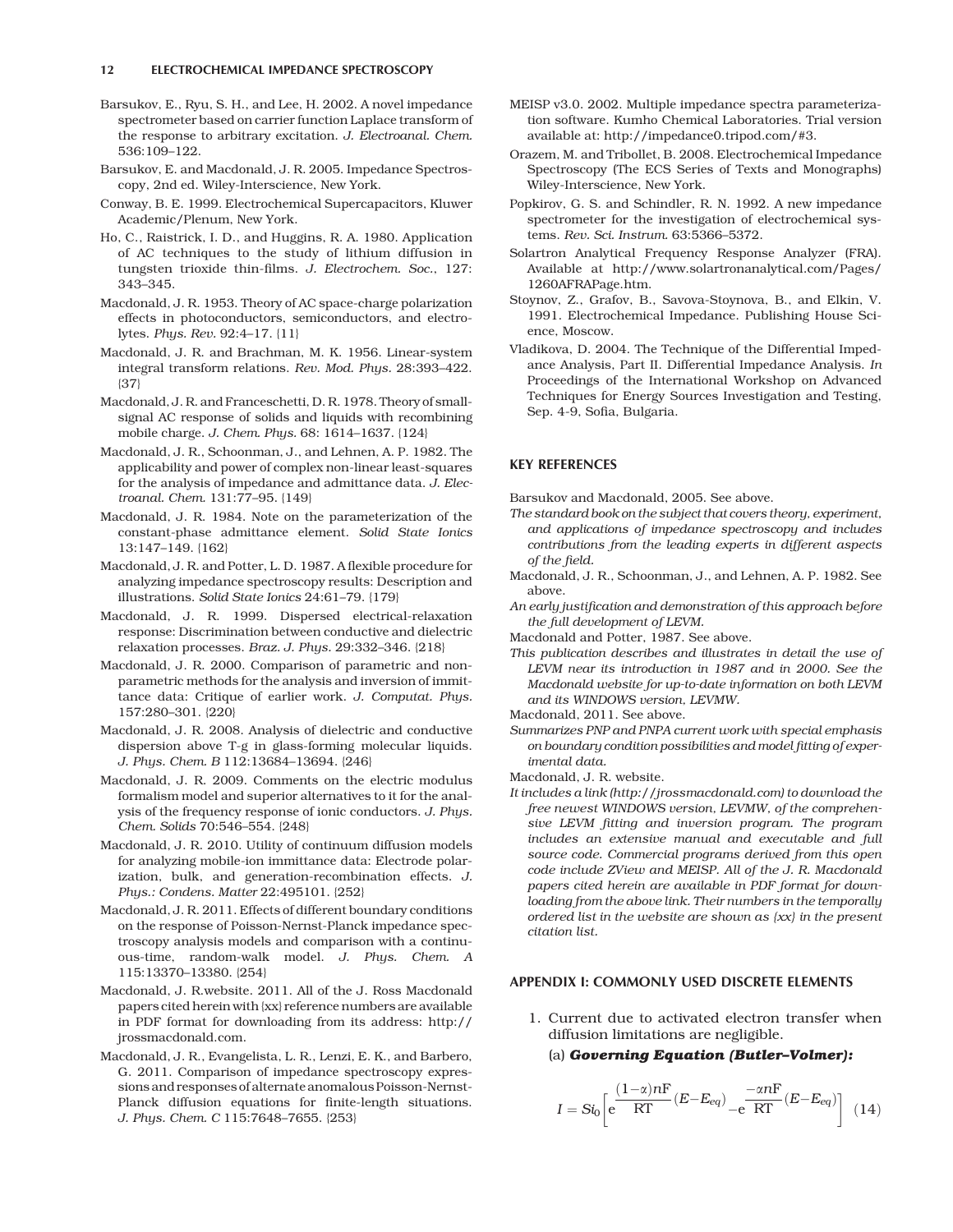Here and below, "R" in thermodynamical equations, such as Equation 14, where it is multiplied by temperature T, denotes gas constant, 8.3144621 J/K/mol, and "F" denotes Faraday constant 96,485.3365 C/mol. In all "electrical" equations, R and F denote resistance (Ohm) and capacitance (Farad), respectively.

#### (b) Electrochemical Parameters:

If  $n =$  number of electrons,

 $\alpha$  (usually around 0.5) = transfer coefficient,

 $E =$  present potential at the electrode surface, and S = surface area, then  $i_0$  exchange current is given as

$$
i_0 = nFk_0c_{\text{ox}}e^{\left[\frac{-\alpha nF}{RT}(E_{eq}-E_0)\right]}
$$
 (15)

where  $k_0$  is the rate constant of the redox reaction. (c) Small Voltage Equivalent Equation:  $I =$  $\Delta E/R_{\rm ct}$  (Ohm's law).

 $\Delta E=E-E_{\text{eq}}$  is overpotential and is the difference between the present and equilibrium potentials.

## (d) Equivalent Electric Element:

Charge-transfer resistance is given as

$$
R_{\rm ct} = \frac{\rm RT}{nF i_0} \tag{16}
$$

It can also be expressed through concentration and rate constant by substituting the equation of exchange current  $i_0$  given in Equation 15 as

$$
R_{\rm ct} = \frac{\rm RTe \frac{-F\alpha n(E_0 - E_{\rm eq})}{RT}}{F^2 k_0 n^2 c_{\rm ox}} \tag{17}
$$

Here  $c_{\text{ox}}$  is the concentration of oxidized species,  $k_0$ is the rate constant of the redox reaction, and  $E_0$  is the standard half-cell oxidation potential.

The ratio between concentrations of oxidized and reduced forms of active species,  $c_{ox}$  and  $c_{red}$ , depends on the equilibrium potential  $E_{eq}$  as defined by Nernst equation:

$$
E_{\text{eq}} = E_0 + \frac{\text{RT}}{n\text{F}} \ln\left(\frac{c_{\text{ox}}}{c_{\text{red}}}\right) \tag{18}
$$

Since both  $c_{ox}$  and  $E_{eq}$  in Equation 17 depend on the amount of charge passed through the electrochemical system before equilibrium was reached, they are both "state variables." To make just one state variable,  $c_{ox}$  in Equation 17 can be expressed by  $E_{eq}$ and  $c_{\text{tot}}$  (the sum of  $c_{\text{ox}}$  and  $c_{\text{red}}$ ) using the Nernst equation. Since the sum of the concentrations  $c_{\text{tot}}$ remains constant and is a permanent system property, we are then left with just one state variable  $E_{\text{eq}}$ defining  $R_{\text{ct}}$  shown in Equation 19.

$$
R_{ct} = \frac{\text{Fn}(\alpha - 1)(E_0 - E_{eq})}{RT} \left[ e^{-\frac{\text{Fn}(E_0 - E_{eq})}{RT}} + 1 \right]
$$
  

$$
R_{ct} = \frac{C_{tot}F^2n^2k_0}{(19)}
$$

2. Double-layer capacitance.

(a) Governing Equation:

$$
I = C_{\rm dl} dE/dt \tag{20}
$$

(b) Small-Voltage Approximation: Same.

3. Reaction of monolayer of active species adsorbed at smooth surface.

### (a) Governing Equation:

$$
i = \frac{\mathrm{d}E}{\mathrm{d}t} \frac{\mathrm{F}n}{\mathrm{d}E/\mathrm{d}c} \tag{21}
$$

Here, dE is the voltage deviation from steady-state voltage and dc is the surface concentration deviation from the equilibrium value.

dE/dc can be further determined if a process is exactly described by the Nernst equation (typically, for diluted solutions and low coverage levels of adsorbed species) as

$$
\frac{dE}{dc} = \frac{RT}{Fnc_{tot}} \frac{e^{\frac{2\pi i}{RT}}}{\left[e^{\frac{2\pi i}{RT}} + 1\right]^2}
$$
(22)

Note that in cases of higher concentrations, Frumkin isotherm has to be used instead of Nernst equation. See Conway (1999) for detailed treatment of pseudocapacitance for various systems.

#### (b) Electrochemical Parameters:

 $E_0$  = equilibrium potential of redox reaction,  $E =$  applied electrochemical potential, and  $c_{\text{tot}} = c_{\text{ox}} + c_{\text{red}}$  is the bulk concentration of active species (sum of oxidized and reduced-form concentrations).

## (c) Small-Voltage Equivalent:

$$
I = C_{\text{ps}} \cdot dE/dt \tag{23}
$$

#### (d) Equivalent Electric Element:

Pseudocapacitance of redox reaction of an active species adsorbed on the surface of an electrode in  $F/cm<sup>2</sup>$ 

$$
C_{\rm ps} = \frac{{\rm F}n}{{\rm d}E/{\rm d}c}
$$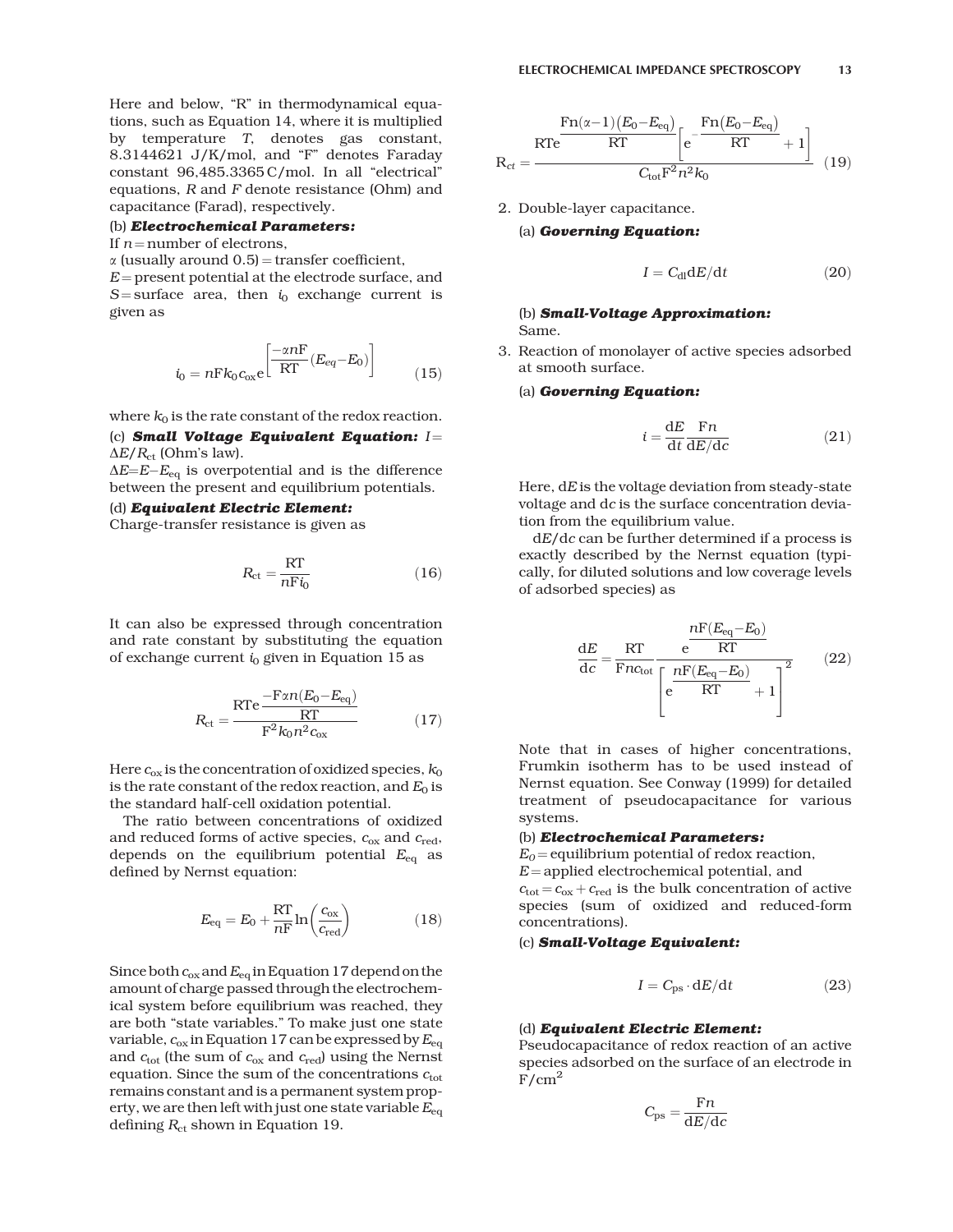## 14 ELECTROCHEMICAL IMPEDANCE SPECTROSCOPY

In the case of Nernstian redox reactions, dE/dc can be substituted from Equation 22 as

$$
C_{\text{ps}} = \frac{2F^2 n^2 \left[ \cosh\left(\frac{Fn(E_{\text{eq}} - E_0)}{RT}\right) + 1 \right] c_{\text{tot}}}{RT}
$$
 (24)

## APPENDIX II: COMMONLY USED DISTRIBUTED ELEMENTS

1. Reaction of Mobile Active Species Distributed in Infinite Layer:

Linear diffusion from a medium whose length can be approximated as infinite results in an impedance analogous to that of an infinite length transmission line composed of capacitors and resistors

$$
Z(s) = \frac{dE}{dc} \frac{1}{nF\sqrt{SD}}
$$
 (25)

Here D is the diffusion coefficient of the reaction rate-limiting mobile species in the medium.

Governing equation in the Laplace domain: (infinite-length Warburg impedance)

$$
I(s) = E(s)/Z(s) \tag{26}
$$

dE/dc can be further determined for Nernstian reactions as in Equation 22.

- . Typical shape in complex presentation is shown in Figure 8.
- . Impedance function in terms of electric parameters:

$$
Z(s) = \sqrt{\frac{R_{\rm d}}{sC_{\rm d}}}
$$
 (27)



Figure 8. Impedance spectrum of diffusion with infinite boundary condition,  $R_d = 1 \Omega/cm$ ,  $C_d = 1 \text{ F/cm}$ , from 10 kHz to 1 mHz.



Figure 9. Equivalent circuit of an infinite boundary transmission line.

- . Schematic presentation of the circuit illustrated in Figure 9.
- . Fit parameters.  $C_d$  in F/cm  $R_{\rm d}$  in  $\Omega$ /cm
- . Conversion into electrochemical parameters. Here S is the geometric electrode area in  $\text{cm}^2$ ,  $n$  is the number of electrons participating in the reaction, and c is the volume concentration in mol/cm<sup>3</sup> .

$$
\frac{dE}{dc} = \frac{FnS}{C_d}
$$

 $dE/dc$  in V cm<sup>3</sup>  $D \text{ in } \text{s}^{-1} \text{ cm}^2$ 

$$
D=\frac{1}{C_{\rm d}R_{\rm d}}
$$

# 2. Finite Length Diffusion for a System with a Reflective Boundary (Reflective Finite Warburg Impedance):

In the case of a reaction of a mobile active species distributed in a layer of finite length, terminated by an impermeable boundary, the impedance is analogous to that of an open–circuit-terminated transmission line. For thin homogenous layers of intercalation materials, this type of impedance was observed by Ho et al. (1980).

- . Typical shape in complex presentation is shown in Figure 10.
- . Impedance function in terms of electric parameters

$$
Z(s) = \sqrt{\frac{R_{\rm d}}{C_{\rm d}s}} \coth(\sqrt{R_{\rm d}C_{\rm d}s})
$$
 (28)

- . Schematic presentation of the circuit is shown in Figure 11.
- . Fit parameters.

 $C_d$  in  $F$ 

 $R_{\rm d}$  in  $\Omega$ 

. Conversion into electrochemical parameters. Here S is the geometric electrode area in cm<sup>2</sup>, n is the number of electrons participating in the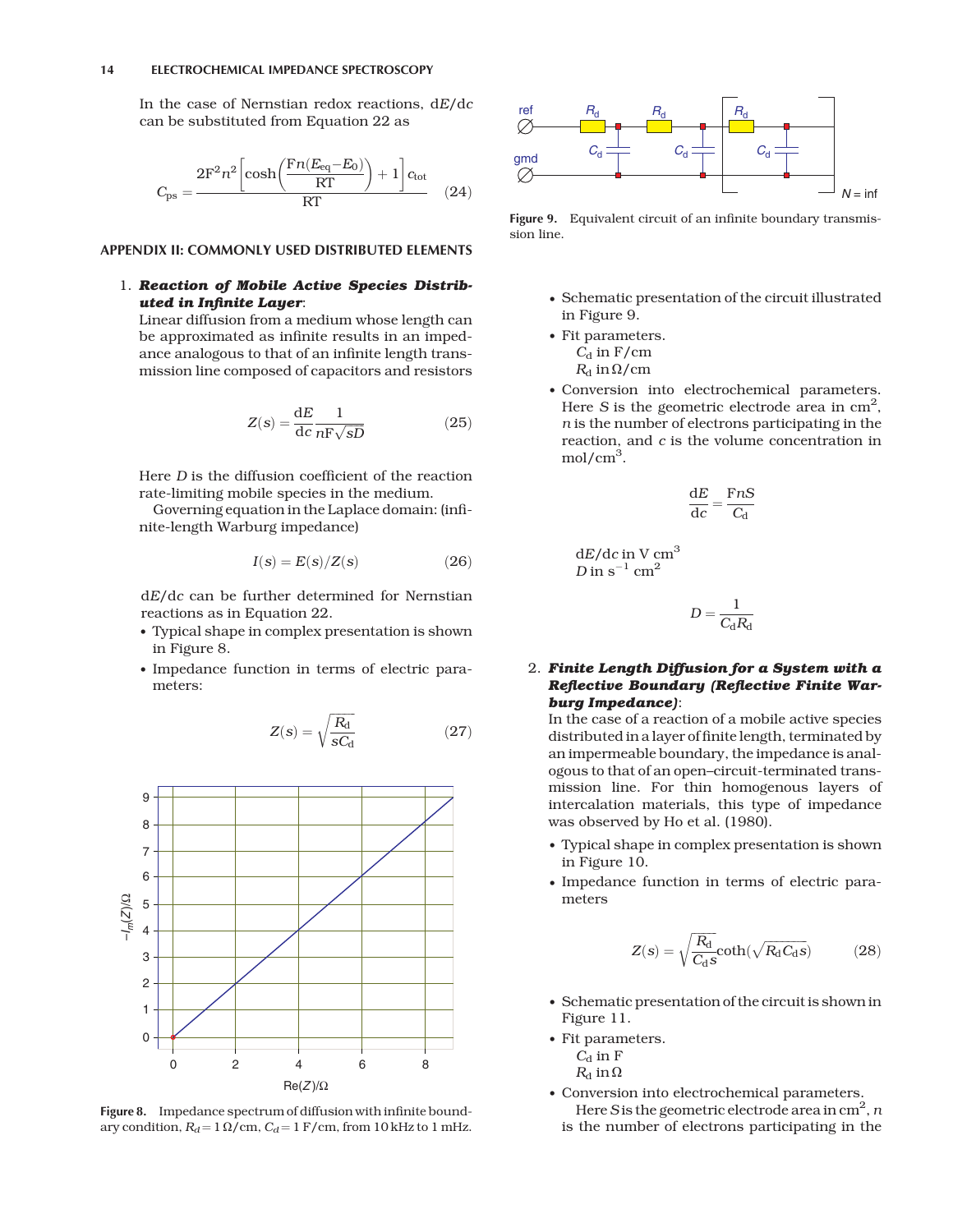

Figure 10. Nyquist plot of an impedance spectrum of open– circuit-terminated transmission line,  $R_d = 1 \Omega$ ,  $C_d = 300$  F, from 10 kHz to 1 mHz.

reaction, and c is the volume concentration in mol/cm<sup>3</sup> .

$$
\frac{dE}{dc} = \frac{FnS}{C_d}
$$

$$
\frac{dE}{dc} \text{ in } V \text{ cm}^3
$$
  

$$
D \text{ in } s^{-1} \text{ cm}^2
$$

$$
D = \frac{1}{C_{\rm d}R_{\rm d}}
$$



Figure 11. Equivalent circuit of open–circuit-terminated transmission line.

## 3. Finite Length Diffusion with a Conducting Boundary (Transmissive Finite Warburg Impedance):

In the case of a reaction of a mobile active species distributed in a layer with finite length, terminated by a permeable boundary, the impedance is analogous to that of open–circuitterminated transmission line. This case is realized if the species diffuses through a semipermeable membrane before reaching the electrode interface, or in the case of impedance measurements with a rotating disc electrode, where diffusion length is constant and determined by the rotation speed.



Figure 12. Nyquist plot of an impedance spectrum of finite length diffusion with conductive boundary,  $R_d = 1 \Omega$ ,  $C_d = 10$  F, from 10 kHz to 1 mHz.

- . Typical shape in complex presentation is shown in Figure 12.
- . Impedance function in terms of electric parameters

$$
Z(s) = \sqrt{\frac{R_{\rm d}}{C_{\rm d}s}} \coth(\sqrt{R_{\rm d}C_{\rm d}s})
$$
 (29)

- . Schematic presentation of the circuit is shown in Figure 13.
- . Fit parameters.  $C_d$  in F

$$
R_{\rm d}\,\rm{in}\,\Omega
$$

. Conversion into electrochemical parameters. Here  $S$  is the geometric electrode area in cm $^2$ ,  $\emph{n}$ is the number of electrons participating in the reaction, and c is the volume concentration in mol/cm<sup>3</sup> .

$$
\frac{dE}{dc} = \frac{FnS}{C_d}
$$

 $dE/dc$  in V  $cm<sup>3</sup>$ D in  $s^{-1}$  cm<sup>2</sup>

$$
D=\frac{1}{C_{\rm d}R_{\rm d}}
$$



Figure 13. Equivalent circuit of a finite-length transmission line with short-circuit termination.